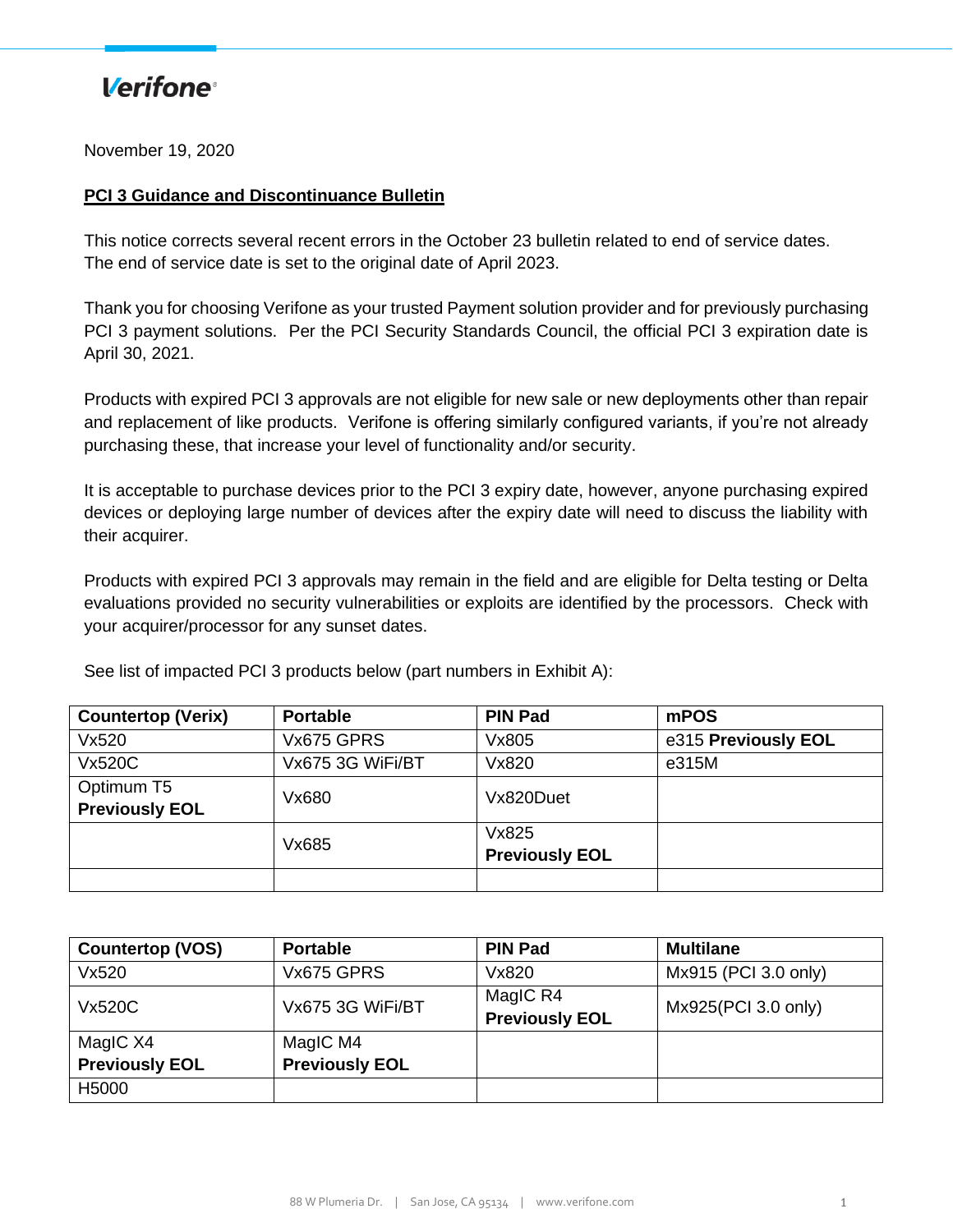#### **Verifone**<sup>®</sup>

**Unless previously announced EOL order, shipment, development, support and service dates announced, the following dates will apply:** 

**Final Order Date:** After November 15, 2020, Verifone will cease taking orders for the above PCI 3 products. Verifone encourages you to order related spare parts for PCI 3 products at the time you place your final order.

**Final Shipment Date:** Verifone will ship valid orders for the above PCI 3 products placed on or before the Final Order Date by approximately April 15, 2021.

**End of Development Date:** Except as previously agreed by Verifone in a written Agreement, Verifone is no longer conducting feature enhancements for the PCI 3 products listed above, including any functional improvements or changes, support for existing or new product or service, new EMV kernels or certifications, or any other enhancement.

**End of Support Date:** Verifone will not issue software updates or provide development support after April 2021, except that, until April 2023:

- We will continue to provide error corrections for Severity 1 (Critical) software errors, including security vulnerabilities.
- In the event of a compliance mandate issued by PCI / payment card brands, we will work with you in good faith to agree on development support to address the compliance mandate, subject to appropriate compensation and as documented in a statement of work.

**End of Service Date:** Other than for devices subject to an extended warranty, Verifone will discontinue service and repair of the above PCI 3 products after April 2023. Verifone is no longer offering extended warranties or other support commitments that would extend beyond April 2023.

Verifone will honor valid extended support contracts for the above PCI 3 products to the full term. This includes any valid extended warranty, Buyer Protection, or other customer support commitments with respect to PCI 3 products that have previously been accepted by Verifone in writing. Subject to component availability and other factors, Verifone will also continue to provide repair through the End of Service Date (April 2023).

Thank you for choosing Verifone solutions. I look forward to speaking with you about your last-time-buy needs and discussing new additions to Verifone's growing portfolio next generation solutions. Should you have any additional questions, please feel free to reach out. Thank you for your continued partnership.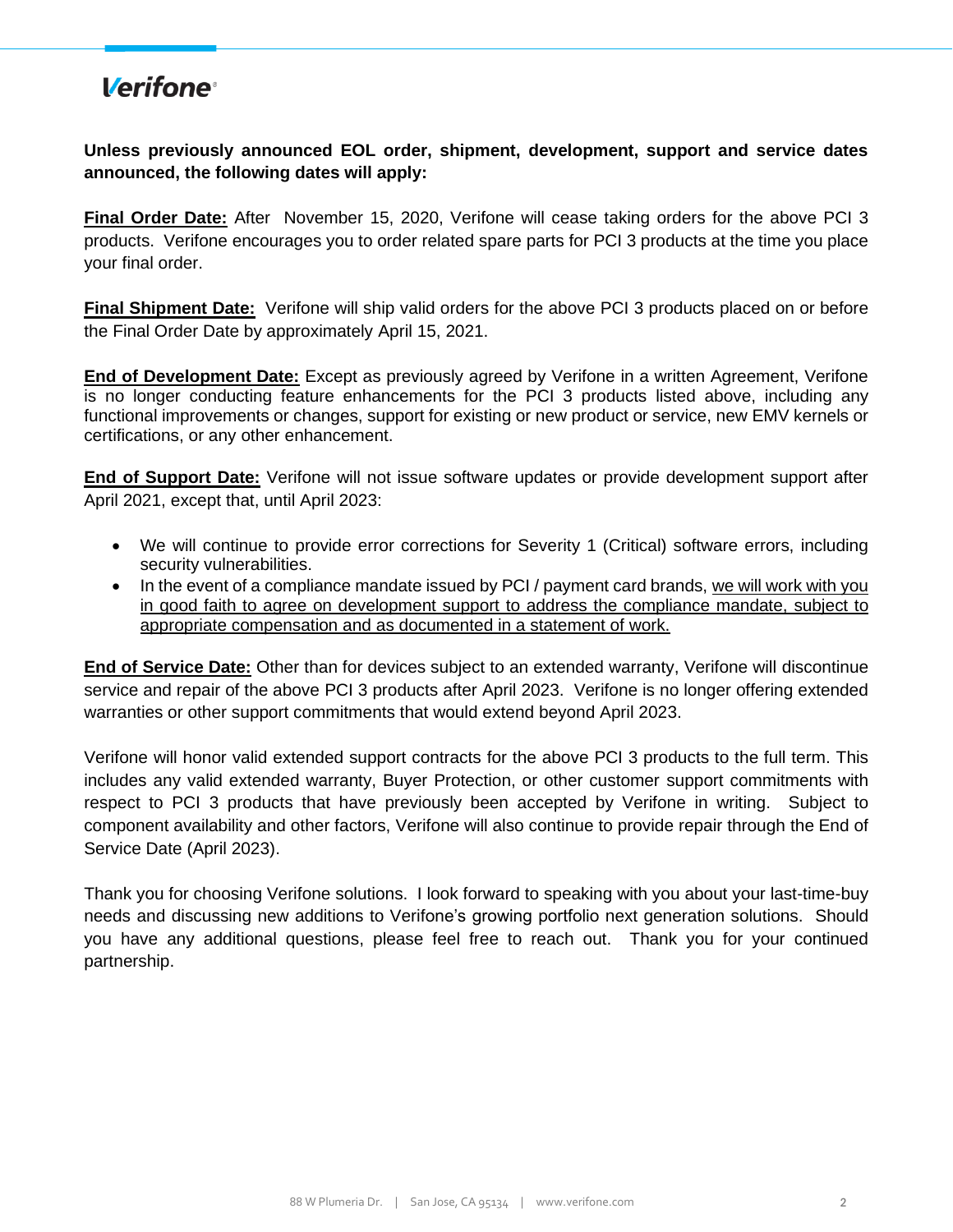**Verifone**®

#### **Exhibit A: PCI 3 and Previously EOL Part Numbers**

A complete list of PCI 3 part numbers can be referenced below. Previously EOL items noted with "EOL" will follow the announced EOL dates and cannot be ordered.

| <b>Item Number</b>    | <b>Item Description</b>                                                                  |
|-----------------------|------------------------------------------------------------------------------------------|
| M450-057-S8-EUB-3     | H5000, NO PRINTER ETH KEYPAD EBS100 B CTLS<br>256MB/256MB/SD                             |
| M450-057-S8-EUD-3     | H5000, NO PRINTER ETH KEYPAD EBS100 B CTLS<br>256MB/256MB/SD                             |
| M450-087-S8-EUB-3     | H5000, NO PRINTER ETH/PSTN/ISDN KEYPAD EBS100 B CTLS<br>256MB/256MB/SD                   |
| M450-757-S8-EUB-3     | H5000, PRINTER ETH KEYPAD EBS100 B CTLS 256MB/256MB/SD                                   |
| M450-787-S8-EUB-3     | H5000, PRINTER ETH/PSTN/ISDN KEYPAD EBS100 B CTLS<br>256MB/256MB/SD                      |
| M450-787-S8-EUD-3     | H5000, PRINTER ETH/PSTN/ISDN KEYPAD EBS100 B CTLS<br>256MB/256MB/SD                      |
| M132-409-01-R         | MX 915 PCI 3.X, 4.3"                                                                     |
| M132-509-01-R         | MX925 PCI 3.X, 7"                                                                        |
| M132-509-11-R         | MX 925 PCI 3.X, 7" EXTERNAL CTLS READY                                                   |
| M132-509-21-R         | MX 925 PCI 3.X, 7" EXTERNAL CTLS INSTALLED                                               |
| M180-080-C1-WWB-3     | PP1000SE, V3, WW, STD KEYPAD, BL, CTLS, 1.35M VX SERIAL<br><b>CABLE</b>                  |
| M087-313-10-WWA       | E315M, WWA, MSR, EMV, CTLS, BARCODE                                                      |
| M252-900-01-BIO       | VX520 GPRS BIO, ACC PRINTER COVER WITH USB<br><b>FINGERPRINT SPEAKER</b>                 |
| M15147B001            | UX 300 CARD READER, WPWR (W/O ACCESSORIES), GVR TEST<br><b>UNIT</b>                      |
| K252-653-AB-PL-1      | VX520 CTLS, EUA DIAL/ETH, 128/32MB WITH WARRANTY KEYS                                    |
| K252-653-VF-SWE-1     | VERIFONE VX520 ETH TERMINAL                                                              |
| K252-693-C7-FIN-1     | <b>VERIFONE VX520 COLOUR</b>                                                             |
| K252-693-C7-NOR-1     | <b>VERIFONE VX520 TERMINAL</b>                                                           |
| K254-653-A4-FR-3      | VX520, FR DIAL/ETH/CTLS, 128/64 MB, STD KBD, 40MM, PACK SW02<br>STD FR                   |
| K254-653-C4-FR-3      | VX520, FR DIAL/ETH COLOR, 128/64 MB, STD KEYPAD, 40MM, V/OS<br>PACK SW02 STD FR          |
| M252-650-AB-ERB-3     | VX520 ERB CTLS, DIAL/ETH, 128/32 MB, TURKEY KPD, RED TOP,<br>W/O KPD/LOGO BACKLIGHT LEDS |
| M252-653-A3-BRB-3-GRU | TERMINAL DE PAG ELETRONICO VX520 CTLS 128/32MB DIAL/ET                                   |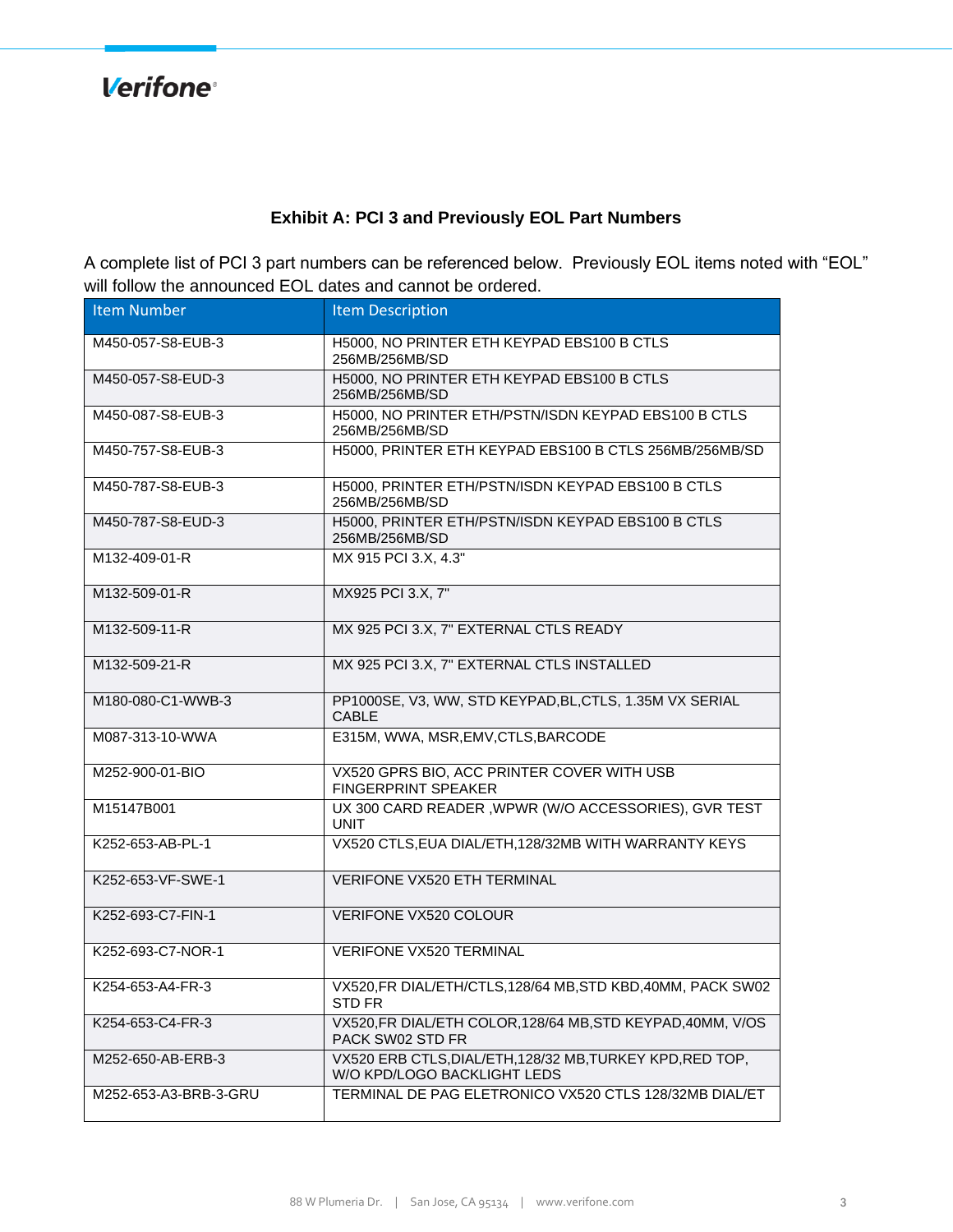| M252-653-A3-LAB-3-GRU | TERMINAL DE PAG ELETRONICO VX520 CTLS, LAB<br>DIAL/ETH, 128/32 MB, STD KEYPAD           |
|-----------------------|-----------------------------------------------------------------------------------------|
| M252-653-A3-LAD-3-GRU | VX520 CTLS, LAD DIAL/ETH, 128/32 MB, STD KEYPAD                                         |
| <b>Item Number</b>    | <b>Item Description</b>                                                                 |
| M252-653-AB-EUA-3     | VX520 CTLS, EUA DIAL/ETH, 128/32 MB, STD KEYPAD                                         |
| M252-653-AB-LAB-3     | VX520 CTLS, LAB DIAL/ETH, 128/32 MB, STD KEYPAD                                         |
| M252-653-AD-EUA-3     | VX520 CTLS, EUA DIAL/ETH, 128/64 MB, STD KEYPAD                                         |
| M252-653-AD-NAA-3     | VX520 CTLS, NAA DIAL/ETH, 128/64 MB, STD KEYPAD, PCI3.0                                 |
| M252-653-CB-APD-3     | VX520 COLOR, APD, CTLS, DIAL/ETH, 128/32 MB, STD<br>KEYPAD, 40MM                        |
| M252-653-CB-EUA-3     | VX520 COLOR, EUA, CTLS, DIAL/ETH, 128/32 MB, STD<br>KEYPAD, 40MM                        |
| M252-654-AB-CHA-3     | VX520 CTLS, CHA DIAL/ETH, 128/32 MB, HOLLAND KEYPAD, PRV<br><b>LSSE</b>                 |
| M252-657-CD-EUA-3     | VX520 COLOR, EUA, CTLS, DIAL/ETH, 128/64 MB, EBS100<br>KEYPAD, 40MM, PRV ATCH           |
| M252-658-AB-EUA-3     | VX520 CTLS, EUA DIAL/ETH, 128/32 MB, SWEDEN KEYPAD, PRV<br><b>LSSE</b>                  |
| M252-659-AB-EUC-3     | VX520 CTLS, EUC DIAL/ETH, 128/32 MB, RNIB KEYPAD                                        |
| M252-693-C7-APJ-3     | VX520 COLOR 3G/CTLS, APJ DIAL/ETH, 128/32 MB DUAL SIM, STD<br>KEYPAD, 40MM              |
| M252-693-C7-EU2-3     | VX520 COLOR 3G/CTLS, EUA DIAL/ETH, 128/32 MB DUAL SIM, STD<br>KEYPAD, 40MM, PRV LSSE    |
| M252-693-C7-EUA-3     | VX520 COLOR 3G/CTLS, EUA DIAL/ETH, 128/32 MB DUAL SIM, STD<br>KEYPAD,40MM               |
| M252-693-C7-EUH-3     | VX520 COLOR 3G/CTLS, EUH DIAL/ETH, 128/32 MB DUAL SIM, STD<br>KEYPAD, 40MM              |
| M252-693-C7-LAB-3     | VX520 COLOR 3G/CTLS, LAB DIAL/ETH, 128/32 MB DUAL SIM, STD<br>KEYPAD, 40MM              |
| M252-693-I7-EUA-3     | VX520 COLOR 3G/CTLS, EUA DIAL/ETH, 128/32 MB DUAL SIM, STD<br>KEYPAD, 40MM, NON BATT HW |
| M252-693-I7-EUG-3     | VX520 COLOR 3G/CTLS, EUG DIAL/ETH, 128/32 MB DUAL SIM, STD<br>KEYPAD, 40MM, NON BATT HW |
| M252-693-I7-LAB-3     | VX520 COLOR 3G/CTLS, LAB DIAL/ETH, 128/32 MB DUAL SIM, STD<br>KEYPAD, 40MM, NON BATT HW |
| M252-721-A3-EUA-3     | VX520, EUA, GPRS/CTLS MC55I-W, 128/32 MB, 49MM, HEBREW KPD,<br><b>W/O BATTERY</b>       |
| M252-723-03-BRB-3-GRU | TERMINAL DE PAG ELETRONICO VX520 128/32 MB GPRS                                         |
| M252-723-03-EUA-3     | VX520, EUA, GPRS, MC55I-W, 128/32 MB, W/O BATTERY                                       |
| M252-723-03-INA-3     | VX520, INA, GPRS, MC55I-W, 128/32 MB, STD KPD, W/O BATTERY                              |
| M252-723-13-BI1-3     | VX520 MICROATM, BI1, MC55I-W, 128/32 MB, WITH BATT                                      |
| M252-723-13-EUA-3     | VX520, EUA, GPRS, MC55I-W, 128/32 MB, WITH BATTERY                                      |
| M252-723-13-INA-3     | VX520, INA, GPRS, MC55I-W, 128/32 MB, WITH BATT                                         |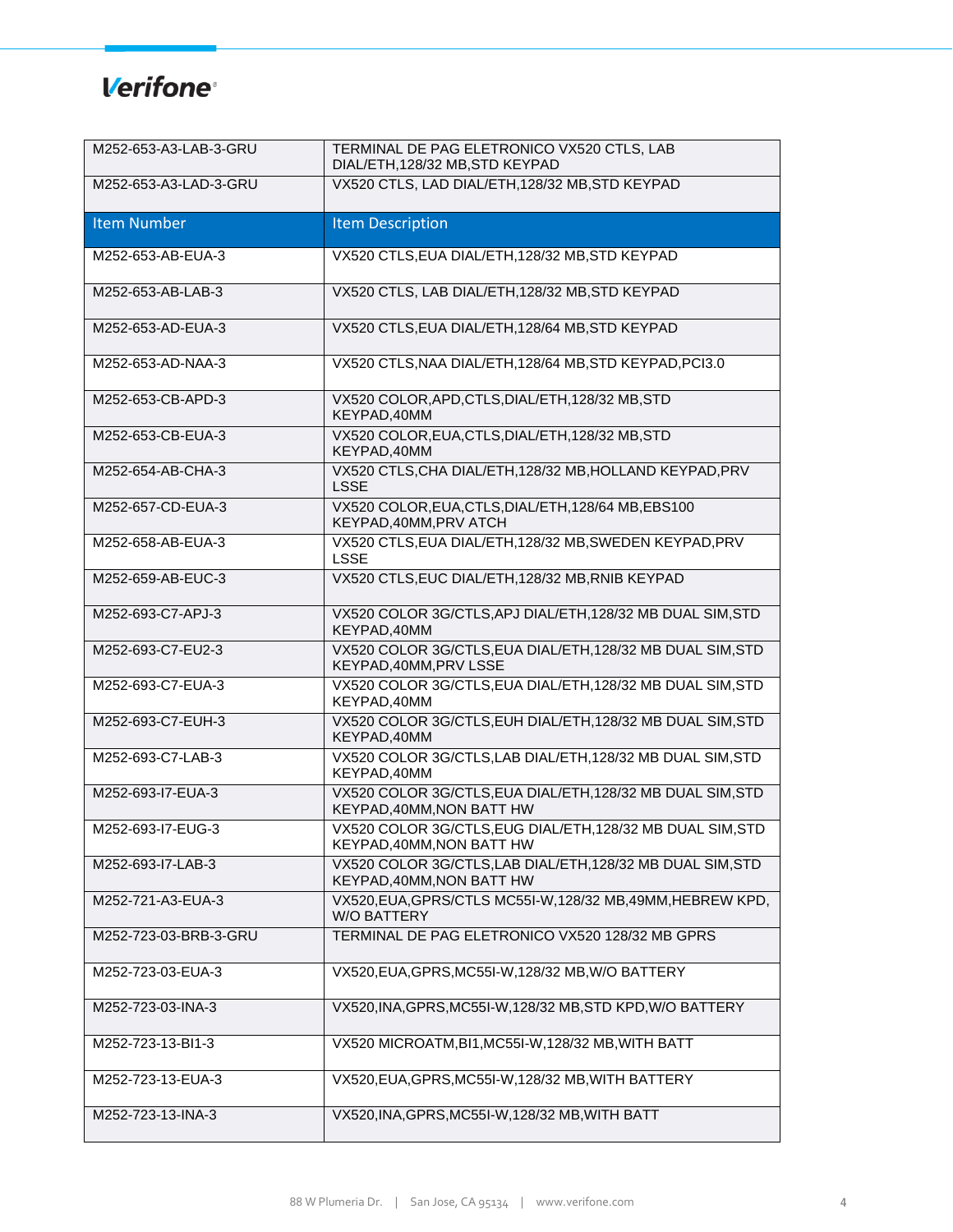| M252-723-A3-EUA-3  | VX520, EUA, GPRS/CTLS, MC55I-W, 128/32 MB, STD KPD, W/O<br><b>BATTERY</b>             |
|--------------------|---------------------------------------------------------------------------------------|
| M252-723-A3-LAB-3  | VX520, LAB, GPRS/CTLS MC55I-W, LAB, 128/32 MB, W/O BATTERY                            |
| <b>Item Number</b> | <b>Item Description</b>                                                               |
| M252-723-A3-LAD-3  | VX520, LAD, GPRS/CTLS, MC55I-W, LAB, 128/32 MB, W/O BATTERY                           |
| M252-723-B3-INA-3  | VX520, INA, GPRS/CTLS, MC55I-W, 128/32 MB, STD KPD, W/O<br>BATTERY, RAINBOW, PRV LSSE |
| M252-723-D3-APJ-3  | VX520, APJ, GPRS/CTLS, MC55I-W, 128/32 MB, STD KPD, WITH<br><b>BATTERY</b>            |
| M252-723-D3-EUA-3  | VX520, EUA, GPRS/CTLS, MC55I-W, 128/32 MB, STD KPD, WITH<br><b>BATTERY</b>            |
| M252-723-D3-EUB-3  | VX520, EUB, GPRS/CTLS, MC55I-W128/32 MB, STD KPD, W/O<br>BATTERY, PRV LSSE            |
| M252-723-D3-EUG-3  | VX520, EUG, GPRS/CTLS, MC55I-W128/32 MB, STD KPD, WITH<br><b>BATTERY</b>              |
| M252-723-D3-LAB-3  | VX520,LAB, GPRS/CTLS, MC55I-W, 128/32 MB, STD KPD, WITH<br><b>BATTERY</b>             |
| M252-723-D3-LAD-3  | VX520, LAD, GPRS/CTLS, MC55I-W, 128/32 MB, STD KPD, WITH<br><b>BATTERY</b>            |
| M252-72A-A3-EUA-3  | VX520, EUA, GPRS/CTLS, MC55I-W, 128/32 MB, PORTUGAL KPD, W/O<br><b>BATTERY</b>        |
| M252-753-0B-EUA-3  | VX520, EUA DIAL/ETH, 128/32 MB, STD KEYPAD W/O CTLS                                   |
| M252-753-0B-IBA-3  | VX520 LC, IBA DIAL/ETH, 128/32 MB, STD KEYPAD BLK, PRV LSSE                           |
| M252-753-0B-INA-3  | VX520, INA DIAL/ETH, 128/32 MB, STD KEYPAD W/O CTLS                                   |
| M252-753-0B-LAB-3  | VX520, LAB DIAL/ETH, 128/32 MB, STD KEYPAD W/O CTLS                                   |
| M252-753-0D-NAA-3  | VX520, NAA DIAL/ETH, 128/64 MB, STD KEYPAD SCR 49 MM                                  |
| M252-753-AB-EUA-3  | VX520 CTLS, EUA, DIAL/ETH, 128/32 MB, STD KEYPAD, 49MM                                |
| M252-753-BB-APJ-3  | VX520 CTLS, APJ DIAL/ETH, 128/32 MB, STD KEYPAD, 49MM                                 |
| M252-753-BB-ECH-3  | VX520 CTLS, EUH DIAL/ETH, 128/32 MB, STD KEYPAD, 49MM                                 |
| M252-753-BB-INA-3  | VX520 CTLS, INA DIAL/ETH, 128/32 MB, STD KEYPAD, 49MM                                 |
| M252-753-BD-TWA-3  | VX520 CTLS, TWA DIAL/ETH, 128/64 MB, STD KEYPAD, 49MM,<br><b>RAINBOW</b>              |
| M254-653-A4-EUI-3  | VX520, EUI DIAL/ETH/CTLS, 128/64 MB, STD KEYPAD, 40MM                                 |
| M254-653-C4-EUI-3  | VX520, EUI DIAL/ETH COLOR, 128/64 MB, STD KEYPAD, 40MM, V/OS                          |
| M254-653-C5-EUI-3  | VX520, EUI DIAL/ETH COLOR, 128/128 MB, STD KEYPAD, 40MM,<br>V/OS                      |
| M254-659-A4-EUC-3  | VX520, EUC DIAL/ETH/CTLS, 128/64 MB, RNIB KEYPAD, 40MM                                |
| K265-673-VF-SWE-1  | VERIFONE VX675 GPRS/CTLS PORTABLE TERMINAL                                            |
| K266-773-C3-FR-3   | VX675, FR GPRS, 192M SC STD KPD 40MM CTLS, V/OS, PACK<br>SW02 STD FR CB5.2            |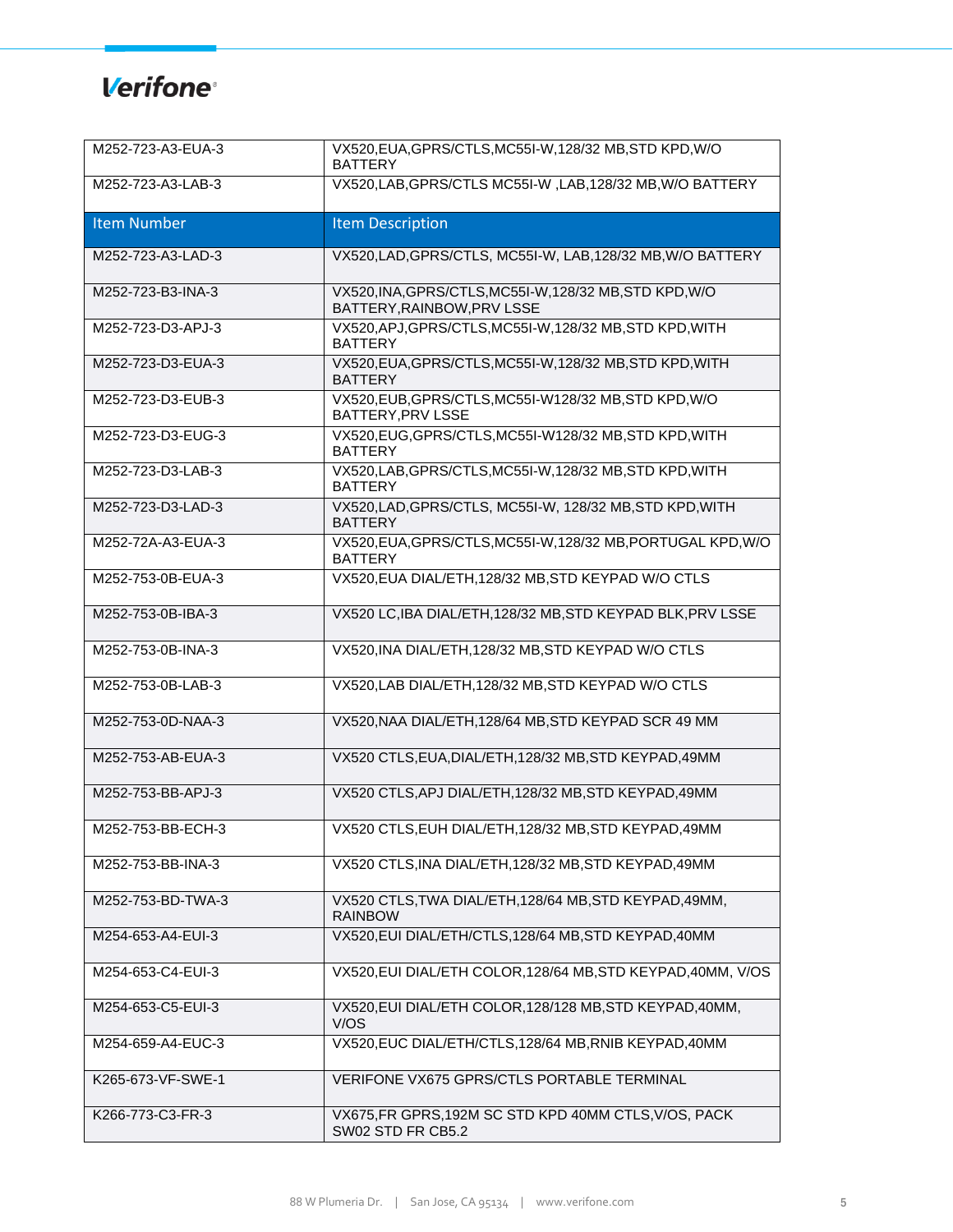| K266-783-C7-FR-3   | VX675, FR BT/WIFI, 384MB SC STD KPD 40MM CTLS, V/OS PACK<br>SW02 STD FR CB5.2 |
|--------------------|-------------------------------------------------------------------------------|
| K266-783-C7-FR-5   | VX675 BT/WIFI, EUF 384MB CTLS, V/OS, FR SW02 STD CB5.5                        |
| <b>Item Number</b> | <b>Item Description</b>                                                       |
| K266-793-C6-FR-3   | VX675, FR 3G, SC STD KPD 40MM CTLS, V/OS PACK SW02 STD FR<br>CB5.2            |
| M265-773-13-EUF-3  | VX675, EUF GPRS SC STD KPD 40MM W/O CTLS                                      |
| M265-773-C3-EUF-3  | VX675, EUF GPRS SC STD KPD 40MM CTLS                                          |
| M265-773-C3-EUG-3  | VX675, EUG GPRS SC STD KPD 40MM CTLS                                          |
| M265-773-C3-IN1-3  | VX675, IN1 GPRS SC STD KPD 40MM CTLS                                          |
| M265-773-C3-INA-3  | VX675, INA GPRS SC STD KPD 40MM CTLS                                          |
| M265-779-C3-EUC-3  | VX675, EUC GPRS SC RNIB KPD 40MM CTLS                                         |
| M265-783-C6-EU1-3  | VX675, EU1 WIFI/BT SC STD KPD 40MM CTLS MANDIRI                               |
| M265-783-C6-EUF-3  | VX675, EUF WIFI/BT SC STD KPD 40MM CTLS                                       |
| M265-783-C6-LAB-3  | VX675, LAB WIFI/BT SC STD KPD 40MM CTLS                                       |
| M265-783-C6-THA-3  | VX675, THA WIFI/BT SC STD KPD 40MM CTLS                                       |
| M265-783-F6-EUD-3  | VX675, EUD WIFI/BT SC STD KPD 40MM CTLS, ATEX                                 |
| M265-789-C6-EUC-3  | VX675, EUC WIFI/BT SC RNIB KPD 40MM CTLS                                      |
| M265-793-C6-APD-3  | VX675, APD 3G GPRS SC STD KPD 40MM CTLS                                       |
| M265-793-C6-CHL-3  | VX675 CHL, 3G SC STD KPD 40MM CTLS                                            |
| M265-793-C6-EU6-3  | VX675 3G, EU6 SC STD KPD 40MM CTLS BRI                                        |
| M265-793-C6-EUF-3  | VX675 3G, EUF SC STD KPD 40MM CTLS                                            |
| M265-793-C6-EUG-3  | VX675 3G, EUG SC STD KPD 40MM CTLS                                            |
| M265-793-C6-LAB-3  | VX675 3G, LAB SC STD KPD 40MM CTLS                                            |
| M265-793-C6-LAD-3  | VX675 3G, LAD SC STD KPD 40MM CTLS                                            |
| M265-793-C6-USA-3  | VX675 3G, USA SC STD KPD 40MM CTLS                                            |
| M265-793-C7-INA-3  | VX675 3G, INA 384MB SC STD KPD 40MM CTLS                                      |
| M265-793-F6-ETD-3  | VX675 3G, ETD SC STD KPD 40MM CTLS, ATEX, FNB                                 |
| M265-793-F6-EUG-3  | VX675 3G, EUG SC STD KPD 40MM CTLS, ATEX                                      |
| M266-773-C3-EUF-3  | VX675, EUF GPRS 64MB DDR 128M NAND SC STD KPD 40MM<br>CTLS, V/OS              |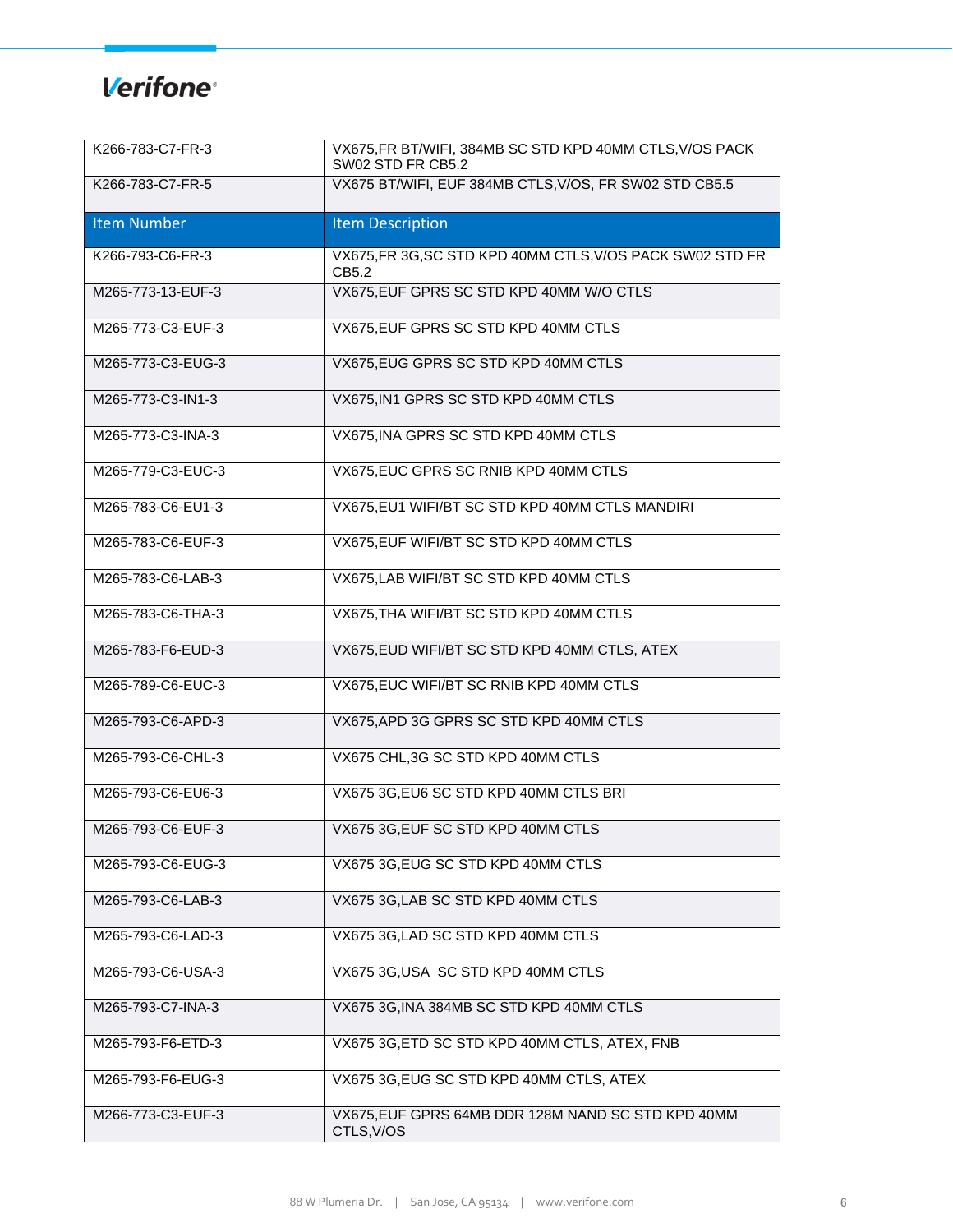| M266-77A-C7-EUF-3      | VX675, EUF GPRS 128MB DDR 256MB NAND SC EBS KEYPAD<br>40MM CTLS, V/OS              |
|------------------------|------------------------------------------------------------------------------------|
| M266-783-C7-EUF-3      | VX675 BT/WIFI, EUF128MB DDR 256MB NAND SC STD KPD 40MM<br>CTLS, V/OS               |
| <b>Item Number</b>     | <b>Item Description</b>                                                            |
| M266-78A-C7-EUF-3      | VX675 BT/WIFI, EUF 128MB DDR 256MB NAND SC PORTUGAL<br>KEYPAD 40MM CTLS, V/OS      |
| M266-793-C6-EUF-3      | VX675 3G, EUF 64MB DDR 128M NAND SC STD KPD 40MM<br>CTLS, V/OS                     |
| M266-793-C7-EUA-3      | VX675 3G, EUF 128MB DDR 256MB NAND SC STD KPD 40MM<br>CTLS, V/OS, PSCR ENHANCEMENT |
| K268-728-VF-SWE-1      | VERIFONE VX680 GPRS/CTLS PORTABLE TERMINAL                                         |
| K268-788-C4-FIN-1      | VERIFONE VX680 WLAN PORTABLE TERMINAL                                              |
| K268-788-VF-SWE-1      | VERIFONE VX680 WIFI/CTLS PORTABLE TERMINAL                                         |
| K268-798-C6-FIN-1      | VERIFONE VX680 3G TERMINAL                                                         |
| K268-798-C6-NOR-1      | VERIFONE VX680 3G TERMINAL                                                         |
| M268-721-C6-EUF-3      | VX680, EUF, GPRS, MC55I-W SD 192M SC HEBREW KEYPAD CTLS<br><b>PCI3.0</b>           |
| M268-723-C4-AUS-3      | VX680, AUS GPRS MC55I-W 192M SC STD KEYPAD CTLS PCI3.0<br><b>SIX</b>               |
| M268-723-C4-EUF-3      | VX680, EUF GPRS MC55I-W 192M SC STD KEYPAD CTLS PCI3.0                             |
| M268-723-C4-LAB-3      | VX680, LAB GPRS MC55I-W 192M SC STD KEYPAD CTLS PCI3.0                             |
| M268-723-C4-LAD-3      | VX680, LAD GPRS MC55I-W192M SC STD KEYPAD CTLS PCI3.0                              |
| M268-723-C4-TRT-3      | VX680 ECR, TRT GPRS 192M SC TURKEY KEYPAD CTLS PCI3.0<br>W/O MULTIPORT BOX         |
| M268-723-C6-EUF-3      | VX680, GPRS SD MC55I-W 192M SC STD KEYPAD CTLS PCI3.0                              |
| M268-723-C6-INA-3      | VX680, INA GPRS MC55I-W SD 192M SC STD KEYPAD CTLS                                 |
| M268-723-F4-EUD-3      | VX680, EUD GPRS MC55I-W 192M SC STD KEYPAD CTLS PCI3.0<br>ATEX                     |
| M268-723-F4-INA-3      | VX680, INA GPRS MC55I-W 192M SC STD KEYPAD CTLS PCI3.0<br>ATEX                     |
| M268-728-C4-EUF-3      | VX680, EUF GPRS MC55I-W 192M SC SWEDEN KPD CTLS PRV<br>LSSE PCI3.0                 |
| M268-729-C4-EUC-3      | VX680, EUC GPRS MC55I-W 192M SC RNIB KEYPAD CTLS PCI3.0                            |
| M268-72A-C6-EUF-3      | VX680, GPRS MC55I-W SD 192M SC PORTUGAL KEYPAD CTLS<br><b>PCI3.0</b>               |
| M268-773-14-LAA-3-GRU  | TERMINAL DE PAG ELETRONICO VX680 192MB GPRS                                        |
| M268-773-C4-BRA-3B-GRU | TERMINAL DE PAG ELETRONICO VX680 192MB GPRS CTLS                                   |
| M268-782-C4-EUF-3      | VX680, EUF WIFI/BT 192M SC HOLLAND KEYPAD CTLS PRV LSSE<br><b>PCI3.0</b>           |
| M268-783-14-EUF-3      | VX680, EUF WIFI/BT 192M SC STD KEYPAD W/O CTLS PCI3.0                              |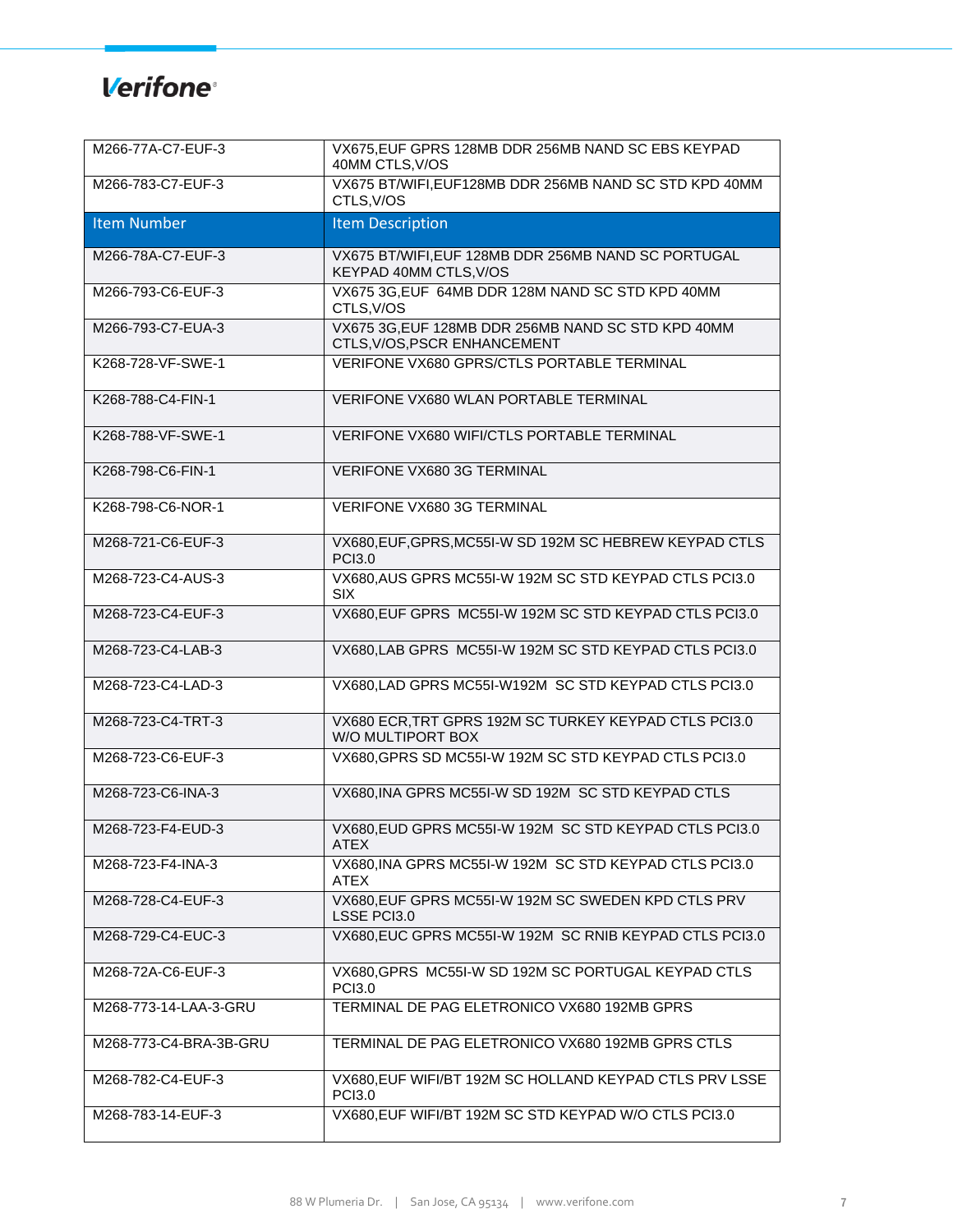| M268-783-C4-EUF-3      | VX680, WIFI/BT 192M SC STD KEYPAD CTLS PCI3.0                                      |
|------------------------|------------------------------------------------------------------------------------|
| M268-783-C4-LAB-3      | VX680, LAB WIFI/BT 192M SC STD KEYPAD CTLS PCI3.0                                  |
| <b>Item Number</b>     | <b>Item Description</b>                                                            |
| M268-783-C4-USA-3      | VX680, USA WIFI/BT 192M SC STD KEYPAD CTLS PCI3.0                                  |
| M268-783-C6-APD-3      | VX680, WIFI/BT SD 192M SC STD KEYPAD CTLS PCI3.0                                   |
| M268-783-C6-EUF-3      | VX680, WIFI/BT SD 192M SC STD KEYPAD CTLS PCI3.0                                   |
| M268-783-F4-ETD-3      | VX680, ETD WIFI/BT 192M SC STD KEYPAD CTLS PCI3.0 ATEX<br>REVD SOC FNB             |
| M268-783-F4-EUD-3      | VX680, EUD WIFI/BT 192M SC STD KEYPAD CTLS PCI3.0 ATEX                             |
| M268-783-F4-EUF-3      | VX680, EUF WIFI/BT 192M SC STD KEYPAD CTLS PCI3.0 ATEX                             |
| M268-783-F4-INA-3      | VX680, INA WIFI/BT 192M SC STD KEYPAD CTLS PCI3.0 ATEX                             |
| M268-783-F4-KRA-3      | VX680, KRA, BT/WIFI, 192M SC, STD KEYPAD, W/FULL BASE, ATEX<br><b>COATING</b>      |
| M268-783-F4-LAB-3      | VX680, LAB WIFI/BT 192M SC STD KEYPAD CTLS PCI3.0 ATEX                             |
| M268-784-C4-EUF-3      | VX680, EUF WIFI/BT 192M SC HOLLAND KEYPAD CTLS PRV<br>ATCH PCI3.0                  |
| M268-787-C4-EUF-3      | VX680, WIFI/BT 192M SC EBS KEYPAD CTLS PRV ATCH PCI3.0                             |
| M268-788-C4-EUF-3      | VX680, WIFI/BT 192M SC SWEDEN KEYPAD CTLS PRV LSSE<br><b>PCI3.0</b>                |
| M268-789-C4-EUC-3      | VX680, EUC WIFI/BT 192M SC RNIB KEYPAD CTLS PCI3.0                                 |
| M268-793-C6-APD-3      | VX680 3G, APD 192M SC STD KEYPAD CTLS                                              |
| M268-793-C6-CAA-3      | VX680 3G, CAA 192M SC STD KEYPAD CTLS                                              |
| M268-793-C6-EUF-3      | VX680 3G, EUF 192M SC STD KEYPAD CTLS                                              |
| M268-793-C6-EUG-3      | VX680 3G, EUG 192M SC STD KEYPAD CTLS                                              |
| M268-793-C6-LAB-3      | VX680 3G, LAB 192M SC STD KEYPAD CTLS                                              |
| M268-793-C6-USA-3      | VX680 3G, USA 192M SC STD KEYPAD CTLS                                              |
| M268-793-F4-ETD-3      | VX680 3G, ETD 192M SC STD KEYPAD CTLS W/O SD ATEX REVD<br><b>SOC FNB</b>           |
| M268-798-C6-EUA-3      | VX680 3G, EUA 192M SC SWEDEN KEYPAD CTLS PRV                                       |
| M268-798-C6-EUF-3      | VX680 3G, EUF 192M SC SWEDEN KEYPAD CTLS                                           |
| M262-773-C4-BRA-3D-GRU | TERMINAL DE PAG ELETRONICO VX685 GPRS CTLS                                         |
| M262-773-C4-BRA-3-GRU  | TERMINAL DE PAG ELETRONICO VX685 GPRS CTLS                                         |
| M260-753-F6-CAA-3B     | VX690 3G/BT/WIFI, CAA 192M SC STD KPD 40MM CTLS PCI3.0<br>WITH PERIPHERAL (B) ANSI |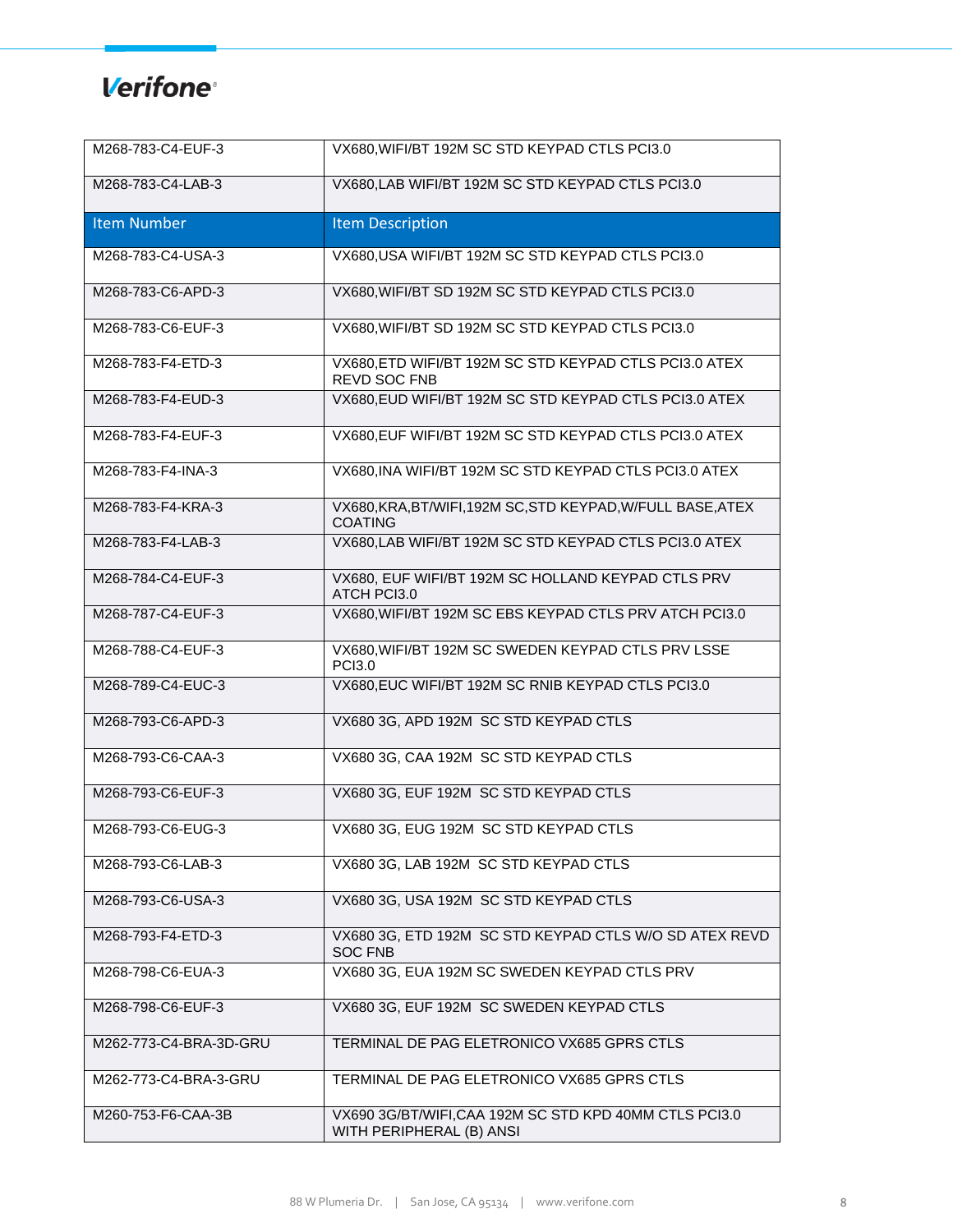| K260-758-C6-FIN-1      | VERIFONE VX690 TERMINAL                                                              |
|------------------------|--------------------------------------------------------------------------------------|
| K260-758-C6-NOR-1      | <b>VERIFONE VX690 TERMINAL</b>                                                       |
| <b>Item Number</b>     | <b>Item Description</b>                                                              |
| M260-753-C6-APD-3B     | VX690 3G/BT/WIFI, APD 192M SC STD KPD 40MM CTLS PCI3.0<br>WITH PERIPHERAL (B)        |
| M260-753-C6-BRA-3D-GRU | TERMINAL DE PAG ELETRONICO VX690 3GWF/BT CTLS                                        |
| M260-753-C6-EUF-3B     | VX690 3G/BT/WIFI, EUF 192M SC STD KPD 40MM CTLS PCI3.0<br>WITH PERIPHERAL (B)        |
| M260-753-C6-EUG-3B     | VX690 3G/BT/WIFI, EUG 192M SC STD KPD 40MM CTLS PCI3.0<br>WITH PERIPHERAL (B)        |
| M260-753-C6-KRA-3B     | VX690 3G/BT/WIFI, KRA 192M SC STD KPD 40MM CTLS PCI3.0<br>WITH PERIPHERAL (B)        |
| M260-753-C6-LAB-3B     | VX690 3G/BT/WIFI,LAB 192M SC STD KPD 40MM CTLS PCI3.0<br>WITH PERIPHERAL (B)         |
| M260-753-C6-LAB-3B-GRU | TERMINAL DE PAGAMENTO ELETRONICO VX690 3G/BT/WIFI,LAB<br>192M SC                     |
| M260-753-C6-LAD-3B-GRU | TERMINAL DE PAG ELETRONICO VX690 3G/BT/WIFI CTLS                                     |
| M260-753-C6-USA-3B     | VX690 3G/BT/WIFI, USA 192M SC STD KPD 40MM CTLS PCI3.0<br>WITH PERIPHERAL (B)        |
| M260-758-C6-EUF-3B     | VX690 3G/BT/WIFI, EUF 192M SC SWEDEN KPD 40MM CTLS<br>PCI3.0 WITH PERIPHERAL/PRV (B) |
| M280-703-AD-NAB-3      | VX805 CTLS, 192MB SC 2SAM STD KEYPAD + CABLE                                         |
| K280-703-AB-RIX-1      | VERIFONE VX805 CTLS, READER                                                          |
| M280-703-A3-WWA-3      | VX805 CTLS, 160MB SC 2SAM STD KEYPAD                                                 |
| M280-703-AB-LAD-3      | VX805 CTLS, 160MB SC 2SAM STD KEYPAD                                                 |
| M280-703-AB-WWA-3      | VX805 CTLS, 160MB SC 2SAM STD KEYPAD                                                 |
| M280-703-AD-NAA-3      | VX805 CTLS, 192MB SC 2SAM STD KEYPAD                                                 |
| M280-703-B3-WWA-3      | VX805 CTLS, RAINBOW, 160MB SC 2SAM STD KEYPAD                                        |
| K282-778-CB-FIN-1      | VERIFONE VX820 DUET EMV-TERMINAL                                                     |
| M282-771-CB-EUA-3      | VX820 DUET, DIAL/ETH, GBR 160MB CTLS RNIB KEYPAD                                     |
| M282-772-HB-AUS-3      | VX 820 DUET, AUT DIAL/ETH, 160M CTLS EBS100+COMMA<br><b>KEYPAD ZKA.SIX</b>           |
| M282-773-CB-EUF-3      | VX820 DUET, DIAL/ETH, 160MB CTLS STD KEYPAD                                          |
| M282-773-CB-LAB-3      | VX820 DUET, MCO DIAL/ETH, 160MB CTLS STD KEYPAD                                      |
| M282-777-HE-EUA-3      | VX820 DUET, DEU DIAL/ETH, 192M SC 2SAM+USD CTLS EBS100<br><b>KEYPAD ZKA</b>          |
| M282-778-CB-EUF-3      | VX820 DUET, DIAL/ETH, 160M CTLS NUMERIC KEYPAD                                       |
| M282-970-00-EUF-3      | VX 820 BASE, DIAL/ETH                                                                |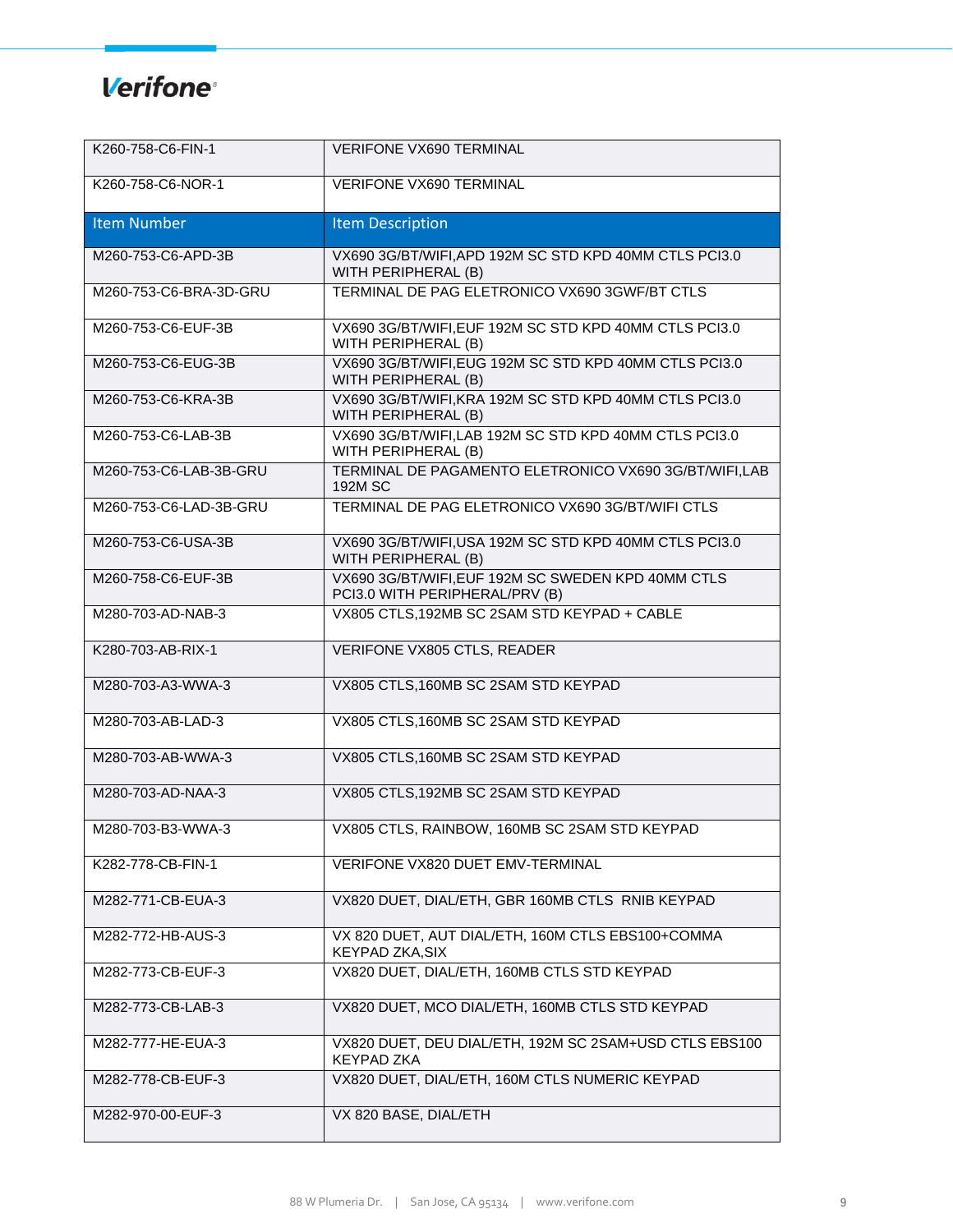| M282-970-00-EUI-3     | VX 820 BASE, FRA, DIAL/ETH                                        |
|-----------------------|-------------------------------------------------------------------|
| M282-970-00-NAA-3     | VX 820 BASE, DIAL/ETH                                             |
| <b>Item Number</b>    | <b>Item Description</b>                                           |
| K282-703-CB-FRA-3     | VX820, STD TERMINAL LOADED WITH TOTAL SPECIFIC<br><b>SOFTWARE</b> |
| K282-708-CB-NOR-1     | <b>VERIFONE VX820 PINPAD TERMINAL</b>                             |
| K282-708-VF-SWE-1     | VERIFONE VX820 CTLS, READER                                       |
| M282-701-CB-EUA-3     | VX820,160MB SC 3SAM RNIB KEYPAD CTLS                              |
| M282-701-CB-EUB-3     | VX820,160MB SC 3SAM RNIB KEYPAD CTLS BLACK                        |
| M282-701-CC-R-3       | VX820,160MB+USD SC 2SAM RNIB KEYPAD CTLS                          |
| M282-702-HB-AUS-3     | VX820, AUT 160MB SC 3SAM EBS100+COMMA KEYPAD CTLS<br>ZKA, SIX     |
| M282-703-03-R-3       | VX820,160MB SC 3SAM STD KEYPAD                                    |
| M282-703-0B-R-3       | VX820,160MB SC 3SAM STD KEYPAD                                    |
| M282-703-C3-BRA-3-GRU | TERMINAL DE PAGAMENTO ELETRONICO VX820 CTLS PINPAD                |
| M282-703-C3-LAD-3     | VX820, LAD, 160MB SC 3SAM STD KEYPAD CTLS                         |
| M282-703-C3-R-3-GRU   | TERMINAL DE PAGAMENTO ELETRONICO VX820 CTLS PINPAD                |
| M282-703-C4-EUA-3     | VX820,192MB SC 3SAM STD KEYPAD CTLS                               |
| M282-703-C5-R-3       | VX820,160MB+USD SC 2SAM STD KEYPAD CTLS                           |
| M282-703-CB-ETD-3     | VX820, ZAF 160MB SC 3SAM STD KEYPAD                               |
| M282-703-CB-R-3       | VX820,160MB SC 3SAM STD KEYPAD CTLS                               |
| M282-703-CD-NAA-3     | VX820,192MB SC 3SAM STD KEYPAD CTLS EMVCO2.2 REVD                 |
| M282-703-CD-R-3       | VX820,192MB SC 3SAM STD KEYPAD CTLS EMVCO2.2 REVD                 |
| M282-704-CB-EUA-3     | VX820, HOL 160MB SC 3SAM HOL KEYPAD CTLS ZKA                      |
| M282-704-HB-EUA-3     | VX820, HOL 160MB SC 3SAM HOL KEYPAD CTLS EMVCO2.3.1<br>ZKA REV.D  |
| M282-707-CB-EUA-3     | VX820, DEU 160MB SC 3SAM EBS100 KEYPAD CTLS ZKA                   |
| M282-707-HE-EUA-3     | VX820, DEU 192MB SC 2SAM+USD EBS100 KEYPAD CTLS ZKA               |
| M282-708-CB-EUC-3     | VX820,160MB SC 3SAM NUMERIC KEYPAD CTLS                           |
| M282-709-C5-AUB-3     | VX820,160MB+USD SC 2SAM RNIB DUET KEYPAD CTLS BLACK               |
| M284-703-C4-EUA-3     | VX820,192MB SC 3SAM STD KEYPAD CTLS V/OS                          |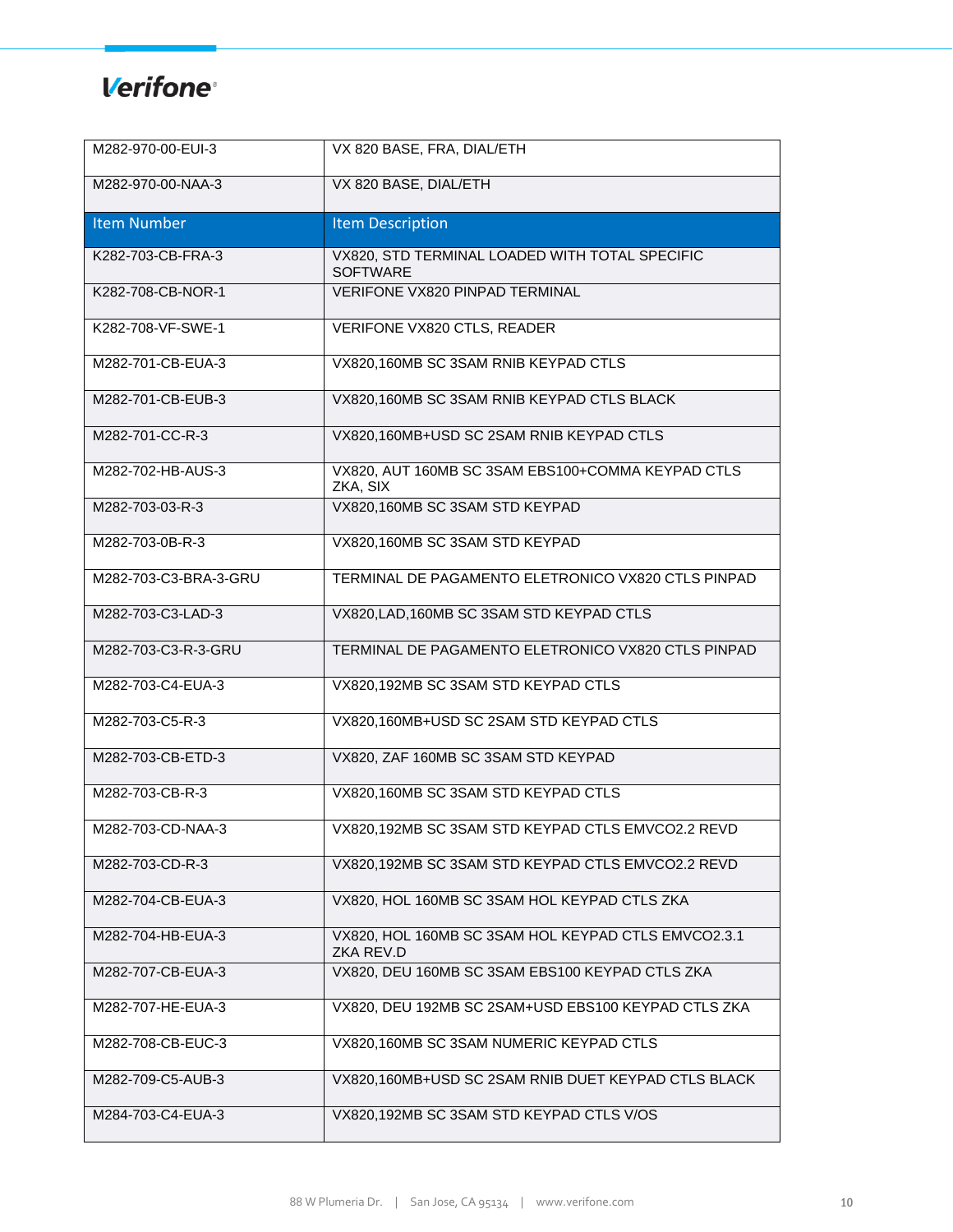#### **Verifone**<sup>®</sup>

| M284-703-C9-EUA-3 | VX820,256MB SC 3SAM STD KEYPAD CTLS V/OS |
|-------------------|------------------------------------------|
|                   |                                          |

**Previously announced EOL order, shipment, development, support and service dates announced, the following dates will remain in effect for the following:**

| <b>Item Number</b>    | <b>Item Description</b>                                                                          |
|-----------------------|--------------------------------------------------------------------------------------------------|
| M132-409-02-R         | EOL-MX 915 PCI 3.X, 4.3", MXBRIDGE APP                                                           |
| M132-509-01-R-GRU     | EOL-MX925 PCI 3.X, 7"                                                                            |
| M132-509-11-PF        | EOL-MX 925 PCI 3.X, 7" EXT. CTLS READY W/PRIVACY DISPLAY                                         |
| M265-773-C3-TRB-3Z    | EOL-VX675 ECR, TRB GPRS SC STD KPD 40MM CTLS                                                     |
| M180-080-C1-WWA-3     | EOL-PP1000SE V3, WW, STD KEYPAD, BL, CTLS                                                        |
| M180-080-C1-WWC-3     | EOL-PP1000SE V3, WW, STD KEYPAD, BL, CTLS, USB CABLE                                             |
| M087-412-00-EUA       | EOL-IJACK-EMV, PIN, MSR, AUDIO IF, EBS KPD, LED, EUA                                             |
| M087-412-00-TEL       | EOL-IJACK-EMV, PIN, MSR, AUDIO IF, EBS KPD, LED, TEL                                             |
| M087-412-01-TEL       | EOL-IJACK-EMV, PIN, MSR, AUDIO IF, RNIB KPD, LED, TEL                                            |
| M087-412-01-WWA       | EOL-IJACK-EMV, PIN, MSR, AUDIO IF, RNIB KPD, LED, WWA                                            |
| M087-412-01-WWA-GRU   | EOL-TERMINAL DE PAG ELET MODELO E105 COM LEITOR DE<br>SMART E MAGNETICO PARA CELULAR E/OU TABLET |
| M087-412-00-WWA       | EOL-IJACK-EMV, PIN, MSR, AUDIO IF, EBS KPD, LED, WWA                                             |
| M087-311-10-APL       | EOL-E315, APL, MSR, EMV, CTLS, BARCODE                                                           |
| M087-311-10-NAA       | EOL-E315, NAA, MSR, EMV, CTLS, BARCODE                                                           |
| M087-313-10-APL       | EOL-E315M, APL, MSR, EMV, CTLS, BARCODE                                                          |
| M087-321-10-WWA       | EOL-E335, WWA, MSR, EMV, CTLS, BARCODE                                                           |
| M087-321-10-NAA       | EOL-E335, NAA, MSR, EMV, CTLS, BARCODE                                                           |
| K252-653-CB-EUA-3-ICB | EOL-BORGUN VX520 TERMINAL                                                                        |
| K252-653-CB-EUA-3-ICE | EOL-VERIFONE VX520 TERMINAL                                                                      |
| K252-658-A3-FIN-1     | EOL-VERIFONE VX520 SALDO TERMINAL                                                                |
| K252-723-03-RIX-1     | EOL-VERIFONE VX520 DIAL/ETH/GPRS TERMINAL                                                        |
| K252-723-A3-RIX-1     | EOL-VERIFONE VX520 DIAL/ETH/GPRS TERMINAL                                                        |
| K252-728-D3-FIN-1     | EOL-VERIFONE VX520 TERMINAL                                                                      |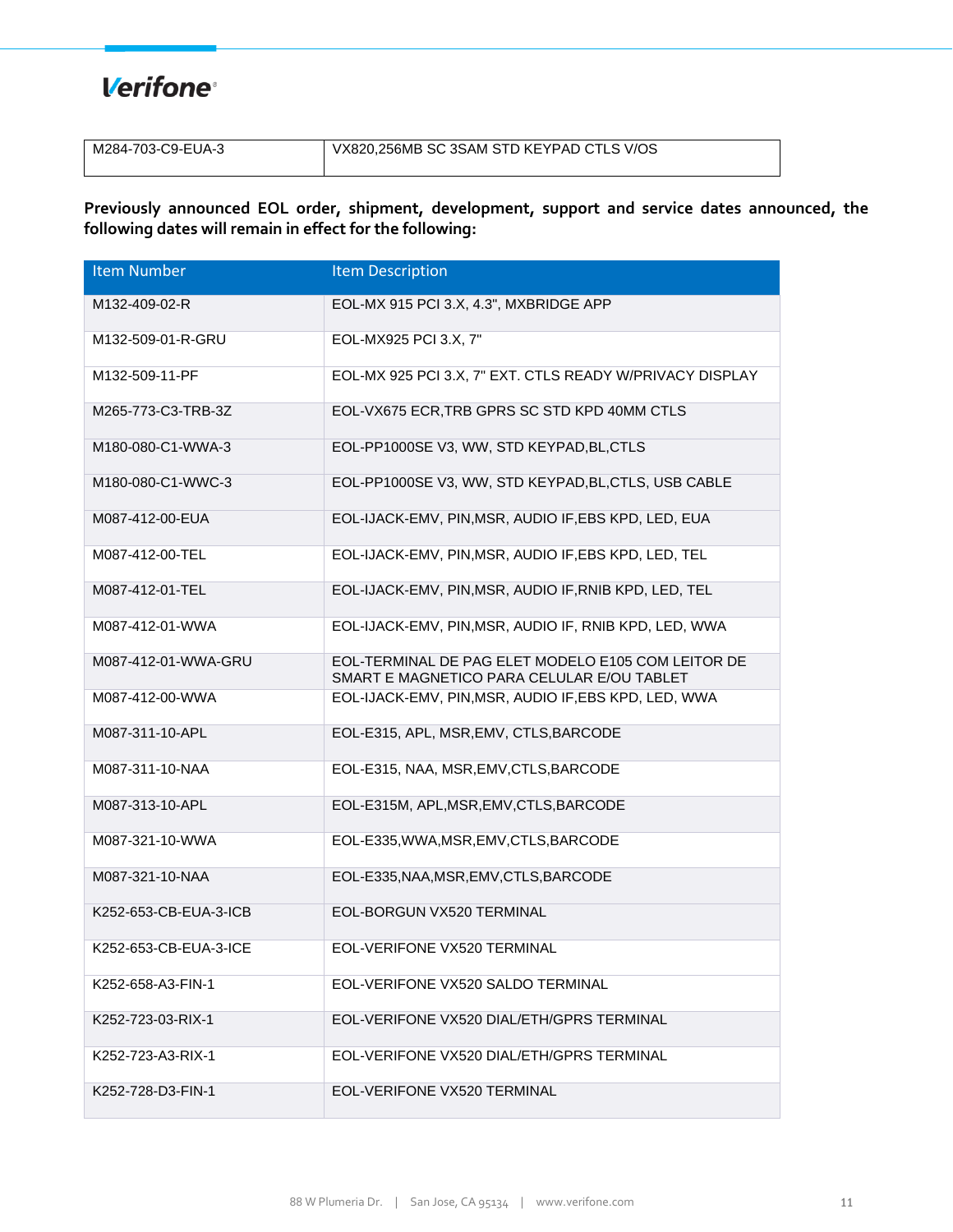| K252-753-0B-RIX-1  | EOL-VERIFONE VX520 DIAL/ETH TERMINAL                                                                     |
|--------------------|----------------------------------------------------------------------------------------------------------|
| K252-753-AB-RIX-1  | EOL-VERIFONE VX520 CTLS, EUA, DIAL/ETH TERMINAL                                                          |
| <b>Item Number</b> | <b>Item Description</b>                                                                                  |
| K254-653-C5-FR-3   | EOL-VX520, FR DIAL/ETH COLOR, 128/128MB, STD KEYPAD, 40MM,<br>V/OS PACK SW02 STD FR CB5.2                |
| M252-103-03-NAB-3  | EOL-VX520, NAB DIAL, 128/32 MB, STD KP, W/O SCR/CTLS                                                     |
| M252-103-0D-NAA-3  | EOL-VX520, NAA DIAL, 128/64 MB, STD KP, W/O SCR/CTLS                                                     |
| M252-650-03-EUA-3  | EOL-VX520 LC, EUA DIAL/ETH, 128/32 MB, KEYPAD W/O CTL BLK<br>(USE M252-650-0B-EUA-3)                     |
| M252-650-0B-ERB-3  | EOL-VX520 LC, ERB DIAL/ETH, 128/32 MB, KEYPAD W/O CTL RED                                                |
| M252-650-0B-EUA-3  | EOL-VX520 LC, EUA DIAL/ETH, 128/32 MB, KEYPAD W/O CTL BLK                                                |
| M252-650-A3-EUA-3  | EOL-VX520 EUA CTLS, DIAL/ETH, 128/32 MB, STD KEYPAD W/O<br>KEYPAD BACKLIGHT LEDS (USE M252-650-AB-EUA-3) |
| M252-650-AB-EUA-3  | EOL-VX520 EUA CTLS, DIAL/ETH, 128/32 MB, STD KEYPAD W/O<br><b>KEYPAD BACKLIGHT LEDS</b>                  |
| M252-651-AB-EUA-3  | EOL-VX520 CTLS, EUA DIAL/ETH, 128/32 MB, IL KEYPAD                                                       |
| M252-653-0B-EUA-3  | EOL-VX520, EUA DIAL/ETH, 128/32 MB, STD KEYPAD W/O CTLS                                                  |
| M252-653-A3-BRB-3  | EOL-VX520 CTLS, BRB DIAL/ETH, 128/32 MB, STD KEYPAD (USE<br>M252-653-AB-BRB-3)                           |
| M252-653-A3-CAA-3  | EOL-VX520 CAA, CTLS, DIAL/ETH, 128/32 MB, STD KEYPAD                                                     |
| M252-653-A3-EUG-3  | EOL-VX520 CTLS, EUG DIAL/ETH, 128/32 MB, STD KEYPAD (USE<br>M252-653-AB-EUG-3)                           |
| M252-653-A3-LAD-3  | EOL-VX520 CTLS, LAD DIAL/ETH, 128/32 MB, STD KEYPAD                                                      |
| M252-653-A3-NAA-3  | EOL-VX520 CTLS, NAA DIAL/ETH, 128/32 MB, STD KEYPAD, PCI3.0<br>(USE M252-653-AD-NAA-3)                   |
| M252-653-AB-BRA-3  | EOL-VX520 CTLS, BRA DIAL/ETH, 128/32 MB, STD KEYPAD                                                      |
| M252-653-AB-BRB-3  | EOL-VX520 CTLS, BRB DIAL/ETH, 128/32 MB, STD KEYPAD                                                      |
| M252-653-AB-EB2-3  | EOL-VX520, EB2, CTLS, DIAL/ETH, 128/32 MB, STD KEYPAD, BLUE                                              |
| M252-653-AB-EUG-3  | EOL-VX520 CTLS, EUG DIAL/ETH, 128/32 MB, STD KEYPAD                                                      |
| M252-653-AB-LAA-3  | EOL-VX520 CTLS, LAA DIAL/ETH, 128/32 MB, STD KEYPAD                                                      |
| M252-653-AB-LAD-3  | EOL-VX520 CTLS, LAD DIAL/ETH, 128/32 MB, STD KEYPAD                                                      |
| M252-653-C3-NAA-3  | EOL-VX520 COLOR, NAA, CTLS, DIAL/ETH, 128/32 MB, STD<br>KEYPAD,40MM                                      |
| M252-653-CB-AGD-3  | EOL-VX520 COLOR, AGD, CTLS, DIAL/ETH, 128/32 MB, STD<br>KEYPAD, 40MM, TEAL-GREEN                         |
| M252-653-CB-BRA-3  | EOL-VX520 COLOR, BRA, CTLS, DIAL/ETH, 128/32 MB, STD<br>KEYPAD,40MM                                      |
| M252-654-A3-CHA-3  | EOL-VX520 CTLS, CHA DIAL/ETH, 128/32 MB, HOLLAND<br>KEYPAD, PRV LSSE (USE M252-654-AB-CHA-3)             |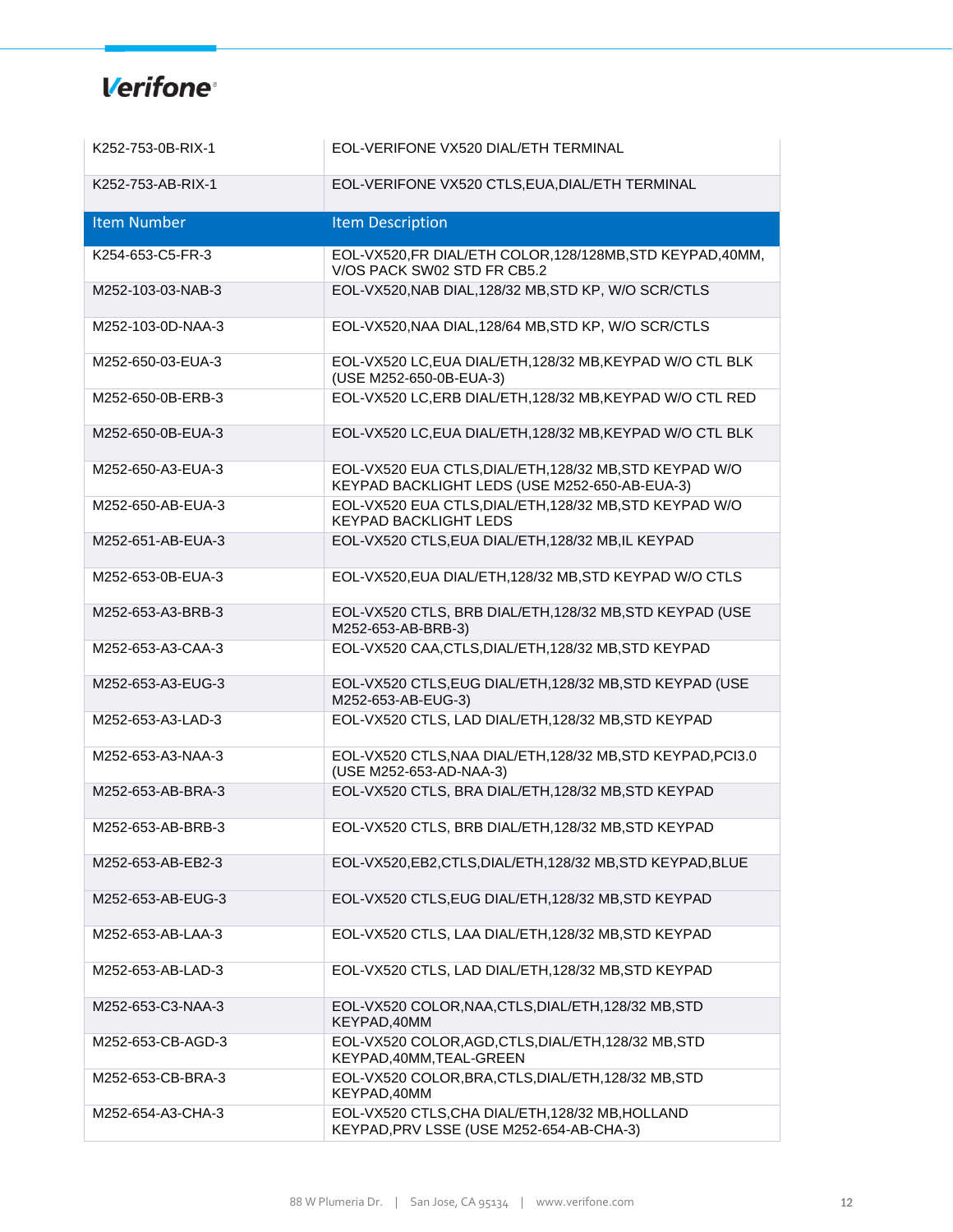| M252-654-AB-EU0-3  | EOL-VX520 CTLS, EU0 DIAL/ETH, 128/32 MB, HOLLAND KEYPAD                                                    |
|--------------------|------------------------------------------------------------------------------------------------------------|
| M252-654-AB-EU1-3  | EOL-VX520 CTLS, EUA DIAL/ETH, 128/32 MB, HOLLAND<br><b>KEYPAD, PRV LSSE</b>                                |
| <b>Item Number</b> | <b>Item Description</b>                                                                                    |
| M252-654-AB-EUA-3  | EOL-VX520 CTLS, EUA DIAL/ETH, 128/32 MB, HOLLAND<br>KEYPAD, PRV ATCH                                       |
| M252-657-AB-EUA-3  | EOL-VX520 CTLS, EUA DIAL/ETH, 128/32 MB, EBS100 KEYPAD                                                     |
| M252-657-AD-EUA-3  | EOL-VX520 CTLS, EUA DIAL/ETH, 128/64 MB, EBS100 KEYPAD                                                     |
| M252-658-AB-EU3-3  | EOL-VX520 CTLS, EU3 DIAL/ETH, 128/32 MB, SWEDEN<br>KEYPAD, PRV ATCH                                        |
| M252-658-CB-EU3-3  | EOL-VX520 COLOR,EU3,CTLS,DIAL/ETH,128/32 MB,SWEDEN<br>KEYPAD, 40MM, PRV LSSE                               |
| M252-659-A3-EUC-3  | EOL-VX520 CTLS, EUC DIAL/ETH, 128/32 MB, RNIB KEYPAD (USE<br>M252-659-AB-EUC-3)                            |
| M252-659-AD-EUC-3  | EOL-VX520 CTLS, EUC DIAL/ETH, 128/64 MB, RNIB KEYPAD                                                       |
| M252-659-C3-EUC-3  | EOL-VX520 COLOR, EUC, CTLS, DIAL/ETH, 128/32 MB, RNIB<br>KEYPAD, 40MM (USE M252-659-CB-EUC-3)              |
| M252-659-C4-EUC-3  | EOL-VX520 COLOR, EUC, CTLS, DIAL/ETH, 128/64 MB, RNIB<br>KEYPAD, 40MM                                      |
| M252-659-CB-EUC-3  | EOL-VX520 COLOR, EUC, CTLS, DIAL/ETH, 128/32 MB, RNIB<br>KEYPAD, 40MM                                      |
| M252-693-C7-ECD-3  | EOL-VX520 COLOR 3G/CTLS, ECD DIAL/ETH, 128/32 MB DUAL<br>SIM, STD KEYPAD, 40MM, PRV LSSE, CABS             |
| M252-693-C7-EUD-3  | EOL-VX520 COLOR 3G/CTLS, EUD DIAL/ETH, 128/32 MB DUAL<br>SIM, STD KEYPAD, 40MM                             |
| M252-693-C7-EUG-3  | EOL-VX520 COLOR 3G/CTLS, EUG DIAL/ETH, 128/32 MB DUAL<br>SIM, STD KEYPAD, 40MM                             |
| M252-693-C7-LAD-3  | EOL-VX520 COLOR 3G/CTLS, LAD DIAL/ETH, 128/32 MB DUAL<br>SIM, STD KEYPAD, 40MM                             |
| M252-693-I7-APJ-3  | EOL-VX520 COLOR 3G/CTLS, APJ DIAL/ETH, 128/32 MB DUAL<br>SIM, STD KEYPAD, 40MM, NON BATT HW                |
| M252-693-I7-EU4-3  | EOL-VX520 COLOR 3G/CTLS, EU4 DIAL/ETH, 128/32 MB DUAL<br>SIM, STD KEYPAD, 40MM, BCA                        |
| M252-693-I7-EU6-3  | EOL-VX520 COLOR 3G/CTLS, EU6 DIAL/ETH, 128/32 MB DUAL<br>SIM, STD KEYPAD, 40MM, NON BATT HW, PRV LSSE, BRI |
| M252-693-I7-EU8-3  | EOL-VX520 COLOR 3G/CTLS, EU8 DIAL/ETH, 128/32 MB DUAL<br>SIM, STD KEYPAD, 40MM, NON BATT HW, PRV LSSE, BNI |
| M252-693-I7-EU9-3  | EOL-VX520 COLOR 3G/CTLS, EU9 DIAL/ETH, 128/32 MB DUAL<br>SIM, STD KEYPAD, 40MM, NON BATT HW                |
| M252-693-J7-EUA-3  | EOL-VX520 COLOR 3G, EUA DIAL/ETH, 128/32 MB DUAL SIM, STD<br>KEYPAD, 40MM, NON BATT HW                     |
| M252-695-I7-EUH-3  | EOL-VX520 COLOR 3G/CTLS, EUH DIAL/ETH, 128/32 MB DUAL<br>SIM, ARABIC KEYPAD, 40MM, NON BATT HW             |
| M252-703-03-ECH-3  | EOL-VX520, ECH DIAL, 128/32 MB, STD KEYPAD, SCR 49 MM (USE<br>M252-703-0B-ECH-3)                           |
| M252-703-0B-APB-3  | EOL-VX520, APB DIAL, 128/32 MB, STD KEYPAD, SCR 49 MM                                                      |
| M252-703-0B-EBA-3  | EOL-VX520 LC, EBA DIAL, 128/32 MB, STD KEYPAD BLK                                                          |
| M252-703-0B-EBB-3  | EOL-VX520 LC, EBB DIAL, 128/32 MB, STD KEYPAD BLK                                                          |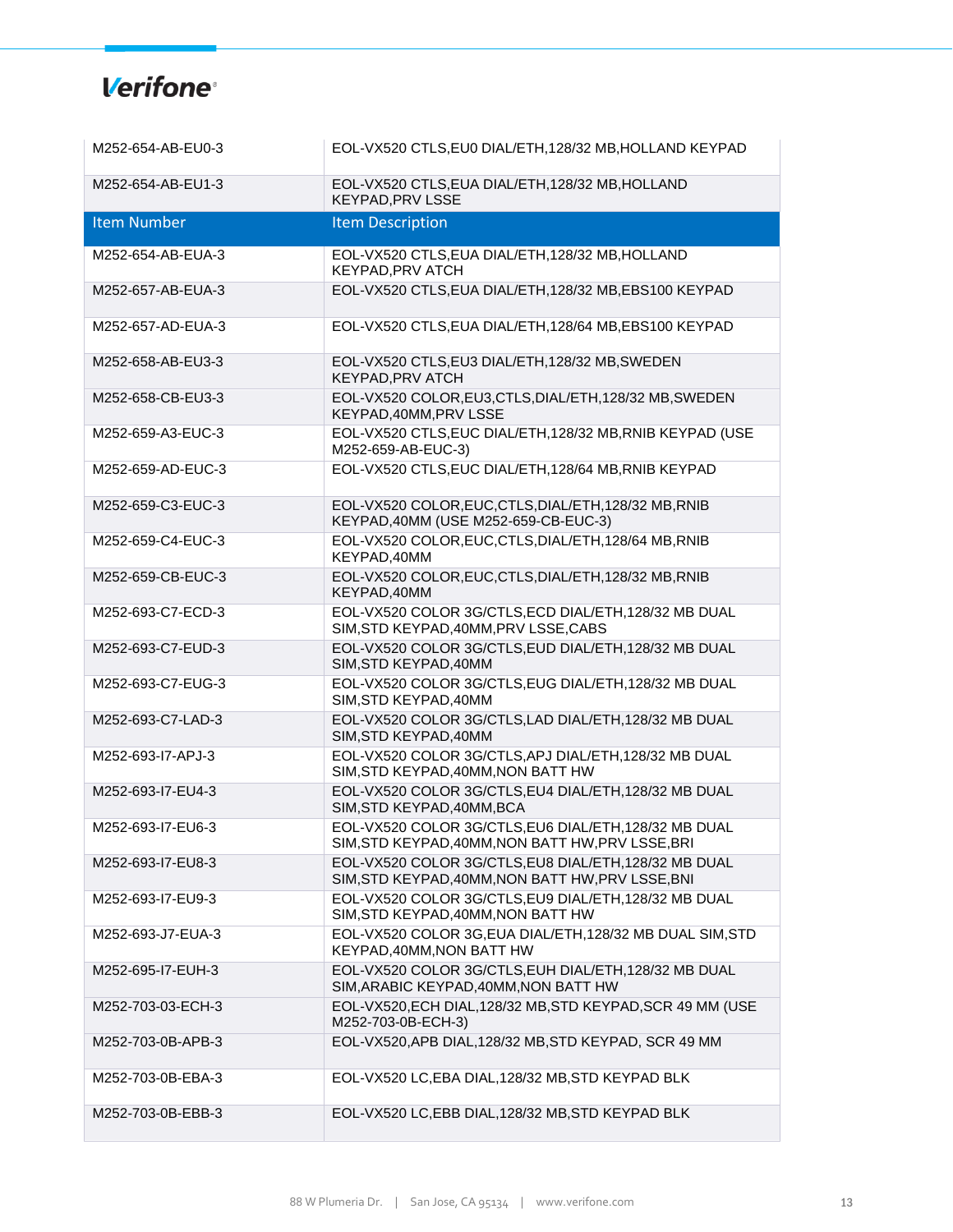| M252-703-0B-EBH-3  | EOL-VX520 LC, EBH DIAL, 128/32 MB, STD KEYPAD BLK                         |
|--------------------|---------------------------------------------------------------------------|
| M252-703-0B-ECH-3  | EOL-VX520, ECH DIAL, 128/32 MB, STD KEYPAD, SCR 49 MM                     |
| <b>Item Number</b> | <b>Item Description</b>                                                   |
| M252-703-0B-IBA-3  | EOL-VX520 LC, IBA DIAL, 128/32 MB, STD KEYPAD BLK                         |
| M252-703-0B-LBB-3  | EOL-VX520 LC, LBB DIAL, 128/32 MB, STD KEYPAD BLK                         |
| M252-703-0B-VBE-3  | EOL-VX520,LC VBE DIAL, 128/32 MB, STD KEYPAD SCR 49 MM                    |
| M252-703-0B-VIE-3  | EOL-VX520, VIE, DIAL, 128/32 MB, STD KEYPAD, SCR 49 MM                    |
| M252-703-0D-NAA-3  | EOL-VX520, NAA DIAL, 128/64 MB, STD KEYPAD, SCR 49 MM                     |
| M252-723-03-APB-3  | EOL-VX520 GPRS, MC55I-W, APB, 128/32 MB, NO BATTERY                       |
| M252-723-03-BIO-3  | EOL-VX520 MICROATM, MC55I-W, 128/32 MB, W/O BATT                          |
| M252-723-03-BRB-3  | EOL-VX520, BRB GPRS, MC55I-W, STD KPD, 128/32 MB, W/O<br><b>BATTERY</b>   |
| M252-723-03-EUD-3  | EOL-VX520, EUD, GPRS, MC55I-W, 128/32 MB, W/O BATTERY                     |
| M252-723-03-EUH-3  | EOL-VX520, EUH, GPRS, MC55I-W, 128/32 MB, W/O BATTERY                     |
| M252-723-03-LAA-3  | EOL-VX520, LAA, GPRS, MC55I-W, STD KPD, 128/32 MB, W/O<br><b>BATTERY</b>  |
| M252-723-03-LAB-3  | EOL-VX520, LAB, GPRS, MC55I-W, 128/32 MB, W/O BATTERY                     |
| M252-723-03-LAD-3  | EOL-VX520, LAD, GPRS, MC55I-W, STD KPD, 128/32 MB, W/O<br><b>BATTERY</b>  |
| M252-723-04-EUA-3  | EOL-VX520, EUA, GPRS, MC55I-W, 128/64 MB, W/O BATTERY                     |
| M252-723-13-APB-3  | EOL-VX520 APB, GPRS, MC55I-W, 128/32 MB, STD KPD, WITH<br><b>BATTERY</b>  |
| M252-723-13-APJ-3  | EOL-VX520, APJ, GPRS, MC55I-W, 128/32 MB, WITH BATT                       |
| M252-723-13-BIO-3  | EOL-VX520 MICROATM, MC55I-W, 128/32 MB, WITH BATT                         |
| M252-723-13-EUD-3  | EOL-VX520, EUD, GPRS, MC55I-W, 128/32 MB, WITH BATTERY                    |
| M252-723-13-EUG-3  | EOL-VX520, EUG, GPRS, MC55I-W, 128/32 MB, WITH BATTERY                    |
| M252-723-13-EUH-3  | EOL-VX520, EUH, GPRS, MC55I-W, 128/32 MB, WITH BATTERY                    |
| M252-723-13-IN1-3  | EOL-VX520, LC, IN1, GPRS, MC55I-W, 128/32 MB, WITH BATT HDFC              |
| M252-723-13-LAA-3  | EOL-VX520, LAA, GPRS, MC55I-W, 128/32 MB, WITH BATTERY                    |
| M252-723-13-LAB-3  | EOL-VX520, LAB, GPRS, MC55I-W, 128/32 MB, WITH BATTERY                    |
| M252-723-17-EUA-3  | EOL-VX520 EUA, GPRS, MC55I-W, 128/32 MB, WITH BATTERY, DUAL<br><b>SIM</b> |
| M252-723-17-EUH-3  | EOL-VX520, EUH, GPRS, MC55I-W128/32 MB, WITH BATTERY, DUAL<br><b>SIM</b>  |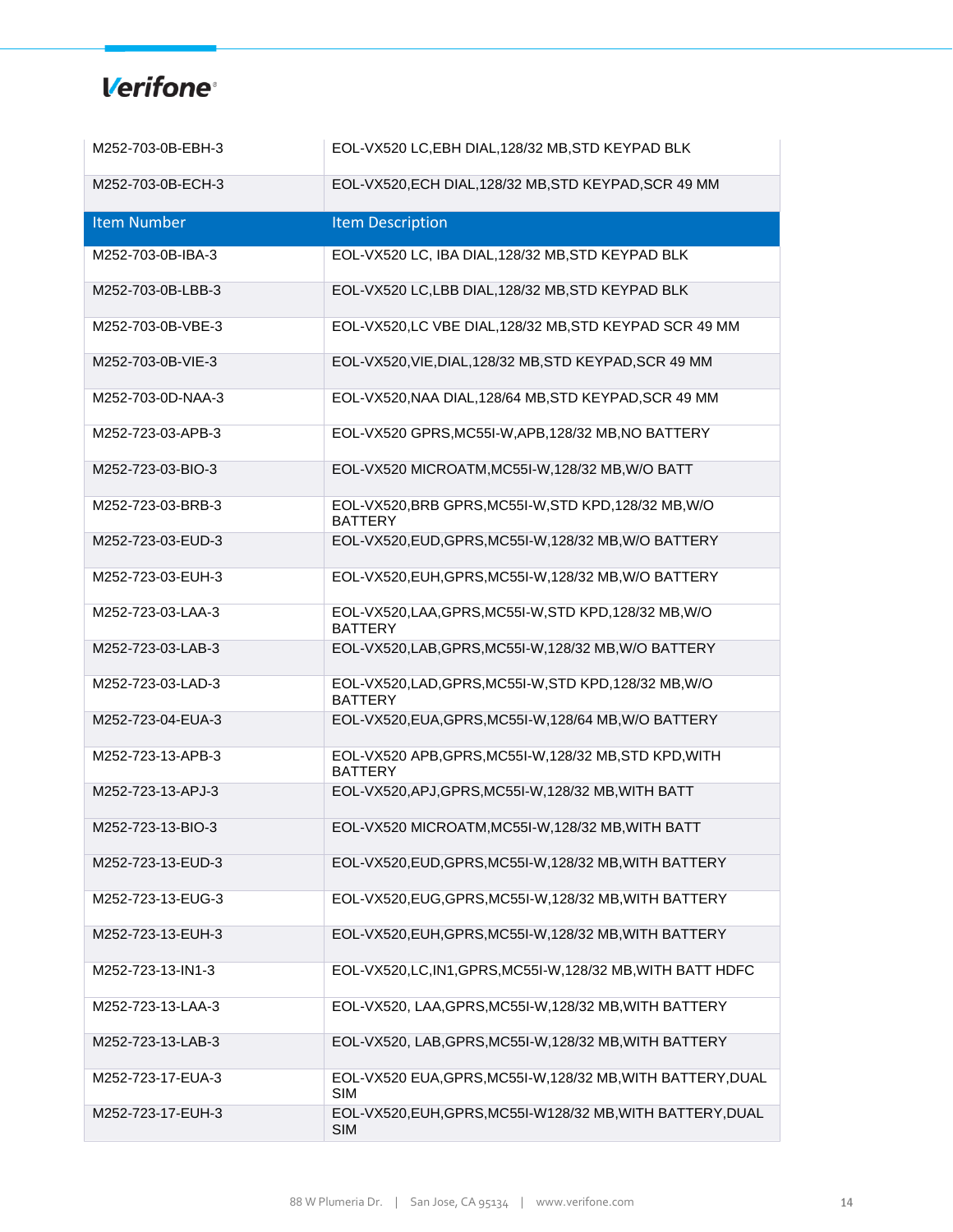| M252-723-23-APJ-3  | EOL-VX520, APJ, GPRS, MC55I-W, 128/32 MB, W/O BATT HW                                   |
|--------------------|-----------------------------------------------------------------------------------------|
| M252-723-A3-BRB-3  | EOL-VX520, BRB, GPRS/CTLS, MC55I-W, 128/32 MB, STD KPD, W/O<br><b>BATTERY</b>           |
| <b>Item Number</b> | <b>Item Description</b>                                                                 |
| M252-723-A3-EUG-3  | EOL-VX520.EUG.GPRS/CTLS, MC55I-W, 128/32 MB, W/O BATTERY                                |
| M252-723-A3-EUH-3  | EOL-VX520, EUH, GPRS/CTLS, MC55I-W, 128/32 MB, STD KPD, W/O<br><b>BATTERY</b>           |
| M252-723-A3-LAA-3  | EOL-VX520, LAA, GPRS/CTLS, MC55I-W, STD KPD, 128/32 MB, W/O<br><b>BATTERY</b>           |
| M252-723-A4-EUA-3  | EOL-VX520, EUA, GPRS/CTLS, MC55I-W, 128/64 MB, STD KPD, W/O<br><b>BATTERY</b>           |
| M252-723-B3-EUA-3  | EOL-VX520, EUA, GPRS/CTLS, MC55I-W, 128/32 MB, STD KPD, W/O<br>BATTERY, RAINBOW         |
| M252-723-B3-EUH-3  | EOL-VX520, EUH, GPRS/CTLS, MC55I-W, 128/32 MB, STD KPD, W/O<br>BATTERY.RAINBOW          |
| M252-723-D3-BIO-3  | EOL-VX520 MICROATM/CTLS, MC55I-W, 128/32 MB, WITH BATT                                  |
| M252-723-D3-ETD-3  | EOL-VX520, ETD, GPRS/CTLS, MC55I-W, 128/32 MB, STD KPD, WITH<br>BATTERY, PRV LSSE, FNB  |
| M252-723-D3-EUD-3  | EOL-VX520, EUD, GPRS/CTLS, MC55I-W, 128/32 MB, STD KPD, WITH<br><b>BATTERY.PRV LSSE</b> |
| M252-723-D3-EUH-3  | EOL-VX520, EUH, GPRS/CTLS, MC55I-W, 128/32 MB, STD KPD, WITH<br><b>BATTERY</b>          |
| M252-723-D3-INA-3  | EOL-VX520, INA, GPRS/CTLS, MC55I-W, 128/32 MB, STD KPD, WITH<br><b>BATTERY</b>          |
| M252-723-D3-LAA-3  | EOL-VX520, LAA, GPRS/CTLS, MC55I-W, 128/32 MB, STD KPD, WITH<br><b>BATTERY</b>          |
| M252-723-E3-APJ-3  | EOL-VX520, APJ, GPRS/CTLS, MC55I-W, 128/32 MB, STD KPD, WITH<br>BATTERY, RAINBOW        |
| M252-723-E3-EUA-3  | EOL-VX520, EUA, GPRS/CTLS, MC55I-W, 128/32 MB, STD KPD, WITH<br>BATTERY, RAINBOW        |
| M252-723-E3-EUH-3  | EOL-VX520, EUH, GPRS/CTLS, MC55I-W, 128/32 MB, STD KPD, WITH<br>BATTERY, RAINBOW        |
| M252-723-E3-INA-3  | EOL-VX520, INA, GPRS/CTLS, MC55I-W, 128/32 MB, STD KPD, WITH<br>BATTERY, RAINBOW        |
| M252-723-G3-APJ-3  | EOL-VX520, APJ, GPRS/CTLS, MC55I-W, 128/32 MB, STD KPD, W/O<br><b>BATT HW</b>           |
| M252-723-H3-APJ-3  | EOL-VX520, APJ, GPRS/CTLS, MC55I-W, 128/32 MB, STD<br>KPD, RAINBOW, W/O BATT HW         |
| M252-724-D3-EUA-3  | EOL-VX520, EUA, GPRS/CTLS, MC55I-W, 128/32 MB, HOLLAND<br><b>KPD, WITH BATTERY</b>      |
| M252-725-A3-EUH-3  | EOL-VX520, EUH, GPRS/CTLS, MC55I-W, 128/32 MB, ARABIC<br>KPD, W/O BATTERY, PRV LSSE     |
| M252-725-D3-EUH-3  | EOL-VX520, EUH, GPRS/CTLS, MC55I-W, 128/32 MB, ARABIC<br><b>KPD, WITH BATTERY</b>       |
| M252-728-D3-EUA-3  | EOL-VX520, EUA, GPRS/CTLS, MC55I-W, 128/32 MB, SWEDEN<br>KPD, WITH BATTERY, PRV LSSE    |
| M252-729-03-EU1-3  | EOL-VX520 LC, EU1, GPRS, MC55I-W, 128/32 MB, RNIB KPD, NO<br><b>BATTERY</b>             |
| M252-729-13-EU1-3  | EOL-VX520 LC, EU1, GPRS MC55I-W, 128/32 MB, RNIB KPD, WITH<br>BATTERY, PRV LSSE         |
| M252-729-A3-EUC-3  | EOL-VX520, EUC, GPRS/CTLS, MC55I-W, RNIB KPD, 128/32 MB, NON<br><b>BATTERY</b>          |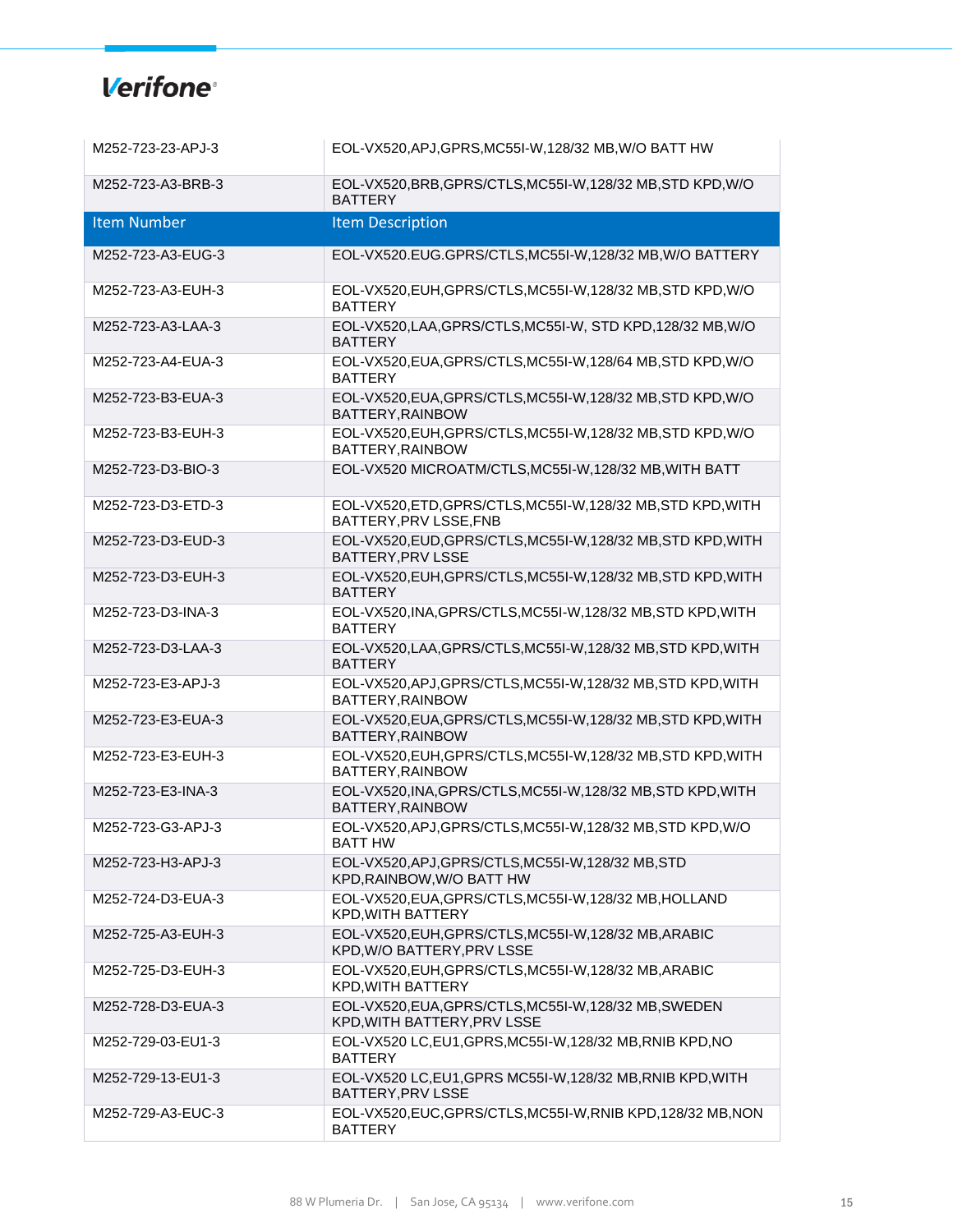| M252-729-A4-EUC-3  | EOL-VX520, EUC, GPRS/CTLS, MC55I-W, RNIB KPD, 128/64 MB, NON<br><b>BATTERY</b>           |
|--------------------|------------------------------------------------------------------------------------------|
| M252-729-B3-EU1-3  | EOL-VX520 LC,EU1,GPRS/CTLS,MC55I-W,128/32 MB,RNIB<br>KPD, W/O BATTERY, RAINBOW, PRV LSSE |
| <b>Item Number</b> | <b>Item Description</b>                                                                  |
| M252-729-D3-EUC-3  | EOL-VX520, EUC, GPRS/CTLS, MC55I-W, 128/32 MB, RNIB<br>KPD, WITH BATTERY                 |
| M252-753-03-CAA-3  | EOL-VX520, CAA DIAL/ETH, 128/32 MB, STD KEYPAD W/O CTLS                                  |
| M252-753-03-EUA-3  | EOL-VX520, EUA DIAL/ETH, 128/32 MB, STD KEYPAD W/O CTLS<br>(USE M252-753-0B-EUA-3)       |
| M252-753-03-LAA-3  | EOL-VX520, LAA DIAL/ETH, 128/32 MB, STD KEYPAD W/O CTLS<br>(USE M252-753-0B-LAA-3)       |
| M252-753-03-LAB-3  | EOL-VX520, LAB DIAL/ETH, 128/32 MB, STD KEYPAD W/O CTLS<br>(USE M252-753-0B-LAB-3)       |
| M252-753-03-LAD-3  | EOL-VX520, LAD DIAL/ETH, 128/32 MB, STD KEYPAD W/O CTLS<br>(USE M252-753-0B-LAD-3)       |
| M252-753-03-NAA-3  | EOL-VX520, NAA DIAL/ETH, 128/32 MB, STD KEYPAD SCR 49 MM<br>(USE M252-753-0D-NAA-3)      |
| M252-753-0B-ABB-3  | EOL-VX520 LC, ABB DIAL/ETH, 128/32 MB, STD KEYPAD BLK                                    |
| M252-753-0B-ABJ-3  | EOL-VX520, ABJ DIAL/ETH, 128/32 MB, STD KEYPAD SCR 49 MM                                 |
| M252-753-0B-ANI-3  | EOL-VX520, ANI DIAL/ETH, 128/32 MB, STD KEYPAD W/O CTLS<br><b>ICBC</b>                   |
| M252-753-0B-APB-3  | EOL-VX520, APB DIAL/ETH, 128/32 MB, STD KEYPAD W/O CTLS                                  |
| M252-753-0B-APD-3  | EOL-VX520, EUA DIAL/ETH, 128/32 MB, STD KEYPAD W/O CTLS                                  |
| M252-753-0B-APJ-3  | EOL-VX520, APJ DIAL/ETH, 128/32 MB, STD KEYPAD SCR 49 MM                                 |
| M252-753-0B-BRB-3  | EOL-VX520, BRB DIAL/ETH, 128/32 MB, STD KEYPAD W/O CTLS                                  |
| M252-753-0B-EBA-3  | EOL-VX520 LC, EBA DIAL/ETH, 128/32 MB, STD KEYPAD BLK                                    |
| M252-753-0B-EBB-3  | EOL-VX520 LC, EBB DIAL/ETH, 128/32 MB, STD KEYPAD BLK                                    |
| M252-753-0B-EBC-3  | EOL-VX520 LC, EBB DIAL/ETH, 128/32 MB, STD KEYPAD BLK                                    |
| M252-753-0B-EBH-3  | EOL-VX520 LC, EBH DIAL/ETH, 128/32 MB, STD KEYPAD BLK                                    |
| M252-753-0B-ECH-3  | EOL-VX520, ECH DIAL/ETH, 128/32 MB, STD KEYPAD W/O CTLS                                  |
| M252-753-0B-ERB-3  | EOL-VX520 LC, ERB DIAL/ETH, 128/32 MB, STD KEYPAD RED                                    |
| M252-753-0B-JPA-3  | EOL-VX520, JPA DIAL/ETH, 128/32 MB, STD KEYPAD SCR 49M                                   |
| M252-753-0B-KBR-3  | EOL-VX520, LC, KBR, DIAL/ETH, 128/32 MB, STD KEYPAD SCR, BLK                             |
| M252-753-0B-LAA-3  | EOL-VX520, LAA DIAL/ETH, 128/32 MB, STD KEYPAD W/O CTLS                                  |
| M252-753-0B-LAD-3  | EOL-VX520, LAD DIAL/ETH, 128/32 MB, STD KEYPAD W/O CTLS                                  |
| M252-753-0B-LBB-3  | EOL-VX520 LC,LBB DIAL/ETH,128/32 MB,STD KEYPAD BLK                                       |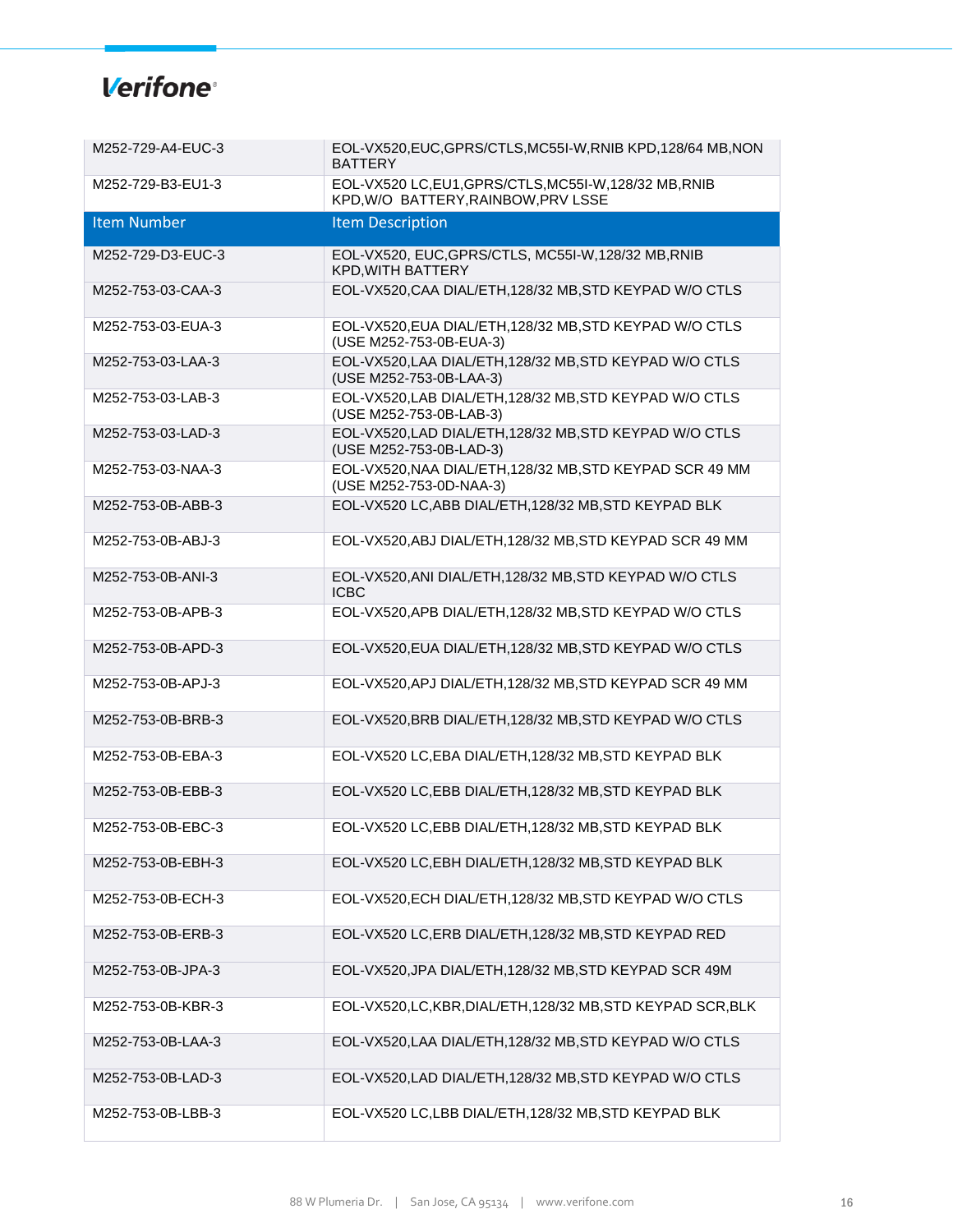| M252-753-0B-TBA-3  | EOL-VX520 LC, TBA DIAL/ETH, 128/32 MB, STD KEYPAD BLK                                               |
|--------------------|-----------------------------------------------------------------------------------------------------|
| M252-753-0B-TWA-3  | EOL-VX520, TWA DIAL/ETH, 128/32 MB, STD KEYPAD W/O CTLS                                             |
| <b>Item Number</b> | <b>Item Description</b>                                                                             |
| M252-753-0B-VBE-3  | EOL-VX520, VBE DIAL/ETH, 128/32 MB, STD KEYPAD SCR 49 MM                                            |
| M252-753-A3-APD-3  | EOL-VX520 CTLS, APD DIAL/ETH, 128/32 MB, STD KEYPAD, 49MM<br>(USE M252-753-AB-APD-3)                |
| M252-753-A3-ETD-3  | EOL-VX520 CTLS, ETD DIAL/ETH, 128/32 MB, STD<br>KEYPAD, 49MM, PRV LSSE, FNB (USE M252-753-AB-ETD-3) |
| M252-753-A3-EUD-3  | EOL-VX520 CTLS, EUD DIAL/ETH,128/32 MB,STD KEYPAD,49MM<br>(USE M252-753-AB-EUD-3)                   |
| M252-753-AB-APD-3  | EOL-VX520 CTLS, APD DIAL/ETH, 128/32 MB, STD KEYPAD, 49MM                                           |
| M252-753-AB-APJ-3  | EOL-VX520 CTLS, APJ DIAL/ETH, 128/32 MB, STD KEYPAD, 49MM                                           |
| M252-753-AB-ETD-3  | EOL-VX520 CTLS, ETD DIAL/ETH, 128/32 MB, STD<br>KEYPAD, 49MM, PRV LSSE, FNB                         |
| M252-753-AB-EUD-3  | EOL-VX520 CTLS, EUD DIAL/ETH, 128/32 MB, STD KEYPAD, 49MM                                           |
| M252-753-AB-EUE-3  | EOL-VX520 CTLS, EUE, DIAL/ETH, 128/32 MB, STD KEYPAD, 49MM<br><b>IRAN</b>                           |
| M252-753-AB-EUH-3  | EOL-VX520 CTLS, EUH, DIAL/ETH, 128/32 MB, STD KEYPAD, 49MM                                          |
| M252-753-AB-LAB-3  | EOL-VX520 CTLS, LAB DIAL/ETH, 128/32 MB, STD KEYPAD, 49MM                                           |
| M252-753-BB-APB-3  | EOL-VX520 CTLS, APB DIAL/ETH, 128/32 MB, STD KEYPAD, 49MM,<br><b>RAINBOW</b>                        |
| M252-753-BB-EUA-3  | EOL-VX520 CTLS, EUA DIAL/ETH, 128/32 MB, STD KEYPAD, 49MM                                           |
| M252-753-BB-KOR-3  | EOL-VX520 CTLS, KOR DIAL/ETH, 128/32 MB, STD KEYPAD, 49MM,<br><b>RAINBOW</b>                        |
| M252-753-BB-TWA-3  | EOL-VX520 CTLS, TWA DIAL/ETH, 128/32 MB, STD KEYPAD, 49MM,<br><b>RAINBOW</b>                        |
| M252-753-FB-EUH-3  | EOL-VX520 CTLS, EUH DIAL/ETH, 128/32 MB, STD<br>KEYPAD, 49MM, LSSE PRV, CEPAS LED                   |
| M252-757-0B-EUA-3  | EOL-VX520, EUA DIAL/ETH, 128/32 MB, GER KEYPAD W/O CTLS                                             |
| M252-759-03-EUC-3  | EOL-VX520, EUC DIAL/ETH, 128/32 MB, RNIB KEYPAD W/O CTLS<br>(USE M252-759-0B-EUC-3)                 |
| M252-759-0B-EUC-3  | EOL-VX520, EUC DIAL/ETH, 128/32 MB, RNIB KEYPAD W/O CTLS                                            |
| M252-75A-A3-EUA-3  | EOL-VX520 CTLS, EUA DIAL/ETH, 128/32 MB, PORTUGAL KEYPAD<br>(USE M252-75A-AB-EUA-3)                 |
| M252-75A-AB-EUA-3  | EOL-VX520 CTLS, EUA DIAL/ETH, 128/32 MB, PORTUGAL KEYPAD                                            |
| M252-773-D3-LAB-3  | EOL-VX520,LAB, GPRS/CTLS, 128/32 MB, STD KPD, WITH BATTERY<br><b>SW LOCK</b>                        |
| M252-779-D3-EUC-3  | EOL-VX520, EUC, GPRS/CTLS, 128/32 MB, RNIB KPD, WITH<br><b>BATTERY</b>                              |
| M354-753-A4-EAD-3  | EOL-MAGIC X-4, EAD, DIAL/ETH/CTLS, 128/64 MB, STD<br>KEYPAD, 49MM                                   |
| M354-753-A4-EUD-3  | EOL-MAGIC X-4, EUD, DIAL/ETH/CTLS, 128/64 MB, STD<br>KEYPAD,49MM                                    |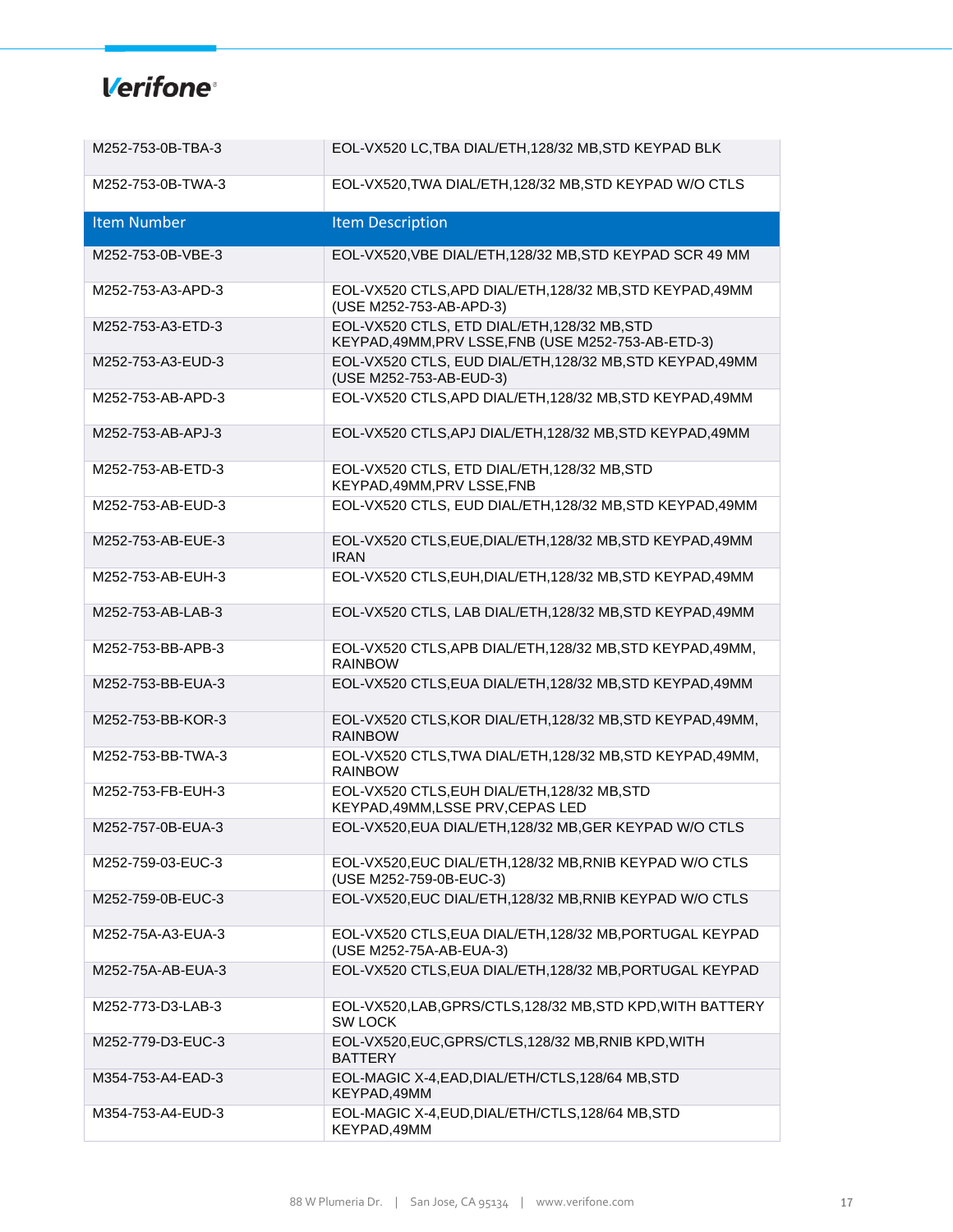| M452-723-D4-EUH-3  | EOL-OPTIMUM T5, EUH, GPRS/CTLS, MC55I-W, 128/64 MB, STD<br>KPD, WITH BATTERY                 |
|--------------------|----------------------------------------------------------------------------------------------|
| M452-723-E4-EUH-3  | EOL-OPTIMUM T5, EUH, GPRS/CTLS, MC55I-W, 128/64 MB, STD<br>KPD, WITH BATTERY, RAINBOW        |
| Item Number        | <b>Item Description</b>                                                                      |
| M452-753-BD-EUH-3  | EOL-OPTIMUM T5, EUH, DIAL/ETH/CTLS, 128/64 MB, STD<br>KEYPAD, RAINBOW, 49MM                  |
| M252-653-A3-EUA-3  | EOL-VX520 CTLS, EUA DIAL/ETH, 128/32 MB, STD KEYPAD (USE<br>M252-653-AB-EUA-3)               |
| M252-653-A3-LAB-3  | EOL-VX520 CTLS, LAB DIAL/ETH, 128/32 MB, STD KEYPAD (USE<br>M252-653-AB-LAB-3)               |
| M252-653-C3-APD-3  | EOL-VX520 COLOR, APD, CTLS, DIAL/ETH, 128/32 MB, STD<br>KEYPAD, 40MM (USE M252-653-CB-APD-3) |
| M252-653-C3-EUA-3  | EOL-VX520 COLOR, EUA, CTLS, DIAL/ETH, 128/32 MB, STD<br>KEYPAD, 40MM (USE M252-653-CB-EUA-3) |
| M252-658-A3-EU3-3  | EOL-VX520 CTLS, EU3 DIAL/ETH, 128/32 MB, SWEDEN<br>KEYPAD, PRV ATCH (USE M252-658-AB-EU3-3)  |
| M252-753-0D-EUA-3  | EOL-VX520, EUA DIAL/ETH, 128/64 MB, STD KEYPAD W/O CTLS                                      |
| M252-753-A3-EUA-3  | EOL-VX520 CTLS, EUA, DIAL/ETH, 128/32 MB, STD KEYPAD, 49MM<br>(USE M252-753-A3-EUA-3)        |
| M252-753-B3-ECH-3  | EOL-VX520 CTLS, EUH DIAL/ETH, 128/32 MB, STD KEYPAD, 49MM<br>(USE M252-753-BB-ECH-3)         |
| M087-241-11-NAA-3A | EOL-VX600 BLUETOOTH, NAA IAP, SCR, BARCODE, CTLS                                             |
| K265-773-C3-RIX-1  | EOL-VERIFONE VX675 GPRS/CTLS PORTABLE TERMINAL                                               |
| K266-793-C7-FR-4   | EOL-VX675 3G, EUA 384MB CTLS, V/OS, PSCR ENH, FR SW02 CB5.2                                  |
| K266-793-C7-FR-6   | EOL-VX675 3G, EUA 384MB CTLS, V/OS, PSCR ENH, FR SW02 CB5.5                                  |
| M265-679-C3-EUC-3  | EOL-VX675, EUC GPRS SC RNIB KPD 25MM CTLS                                                    |
| M265-773-13-CNA-3  | EOL-VX675, CNA GPRS SC STD KPD 40MM W/O CTLS                                                 |
| M265-773-13-EUE-3  | EOL-VX675, EUE GPRS SC STD KPD 40MM W/O CTLS IRAN                                            |
| M265-773-13-EUG-3  | EOL-VX675, EUG GPRS SC STD KPD 40MM W/O CTLS                                                 |
| M265-773-13-EUR-3  | EOL-VX675, EUR GPRS SC STD KPD 40MM W/O CTLS MONO                                            |
| M265-773-13-INA-3  | EOL-VX675, INA GPRS SC STD KPD 40MM W/O CTLS                                                 |
| M265-773-13-THA-3  | EOL-VX675, THA GPRS SC STD KPD 40MM W/O CTLS                                                 |
| M265-773-13-TRA-3  | EOL-VX675, TRA GPRS SC STD KPD 40MM W/O CTLS                                                 |
| M265-773-C3-APD-3  | EOL-VX675, APD GPRS SC STD KPD 40MM CTLS                                                     |
| M265-773-C3-BRA-3  | EOL-VX675, BRA GPRS SC STD KPD 40MM CTLS                                                     |
| M265-773-C3-CHL-3  | EOL-VX675, CHL GPRS SC STD KPD 40MM CTLS                                                     |
| M265-773-C3-CNA-3  | EOL-VX675, CNA GPRS SC STD KPD 40MM CTLS                                                     |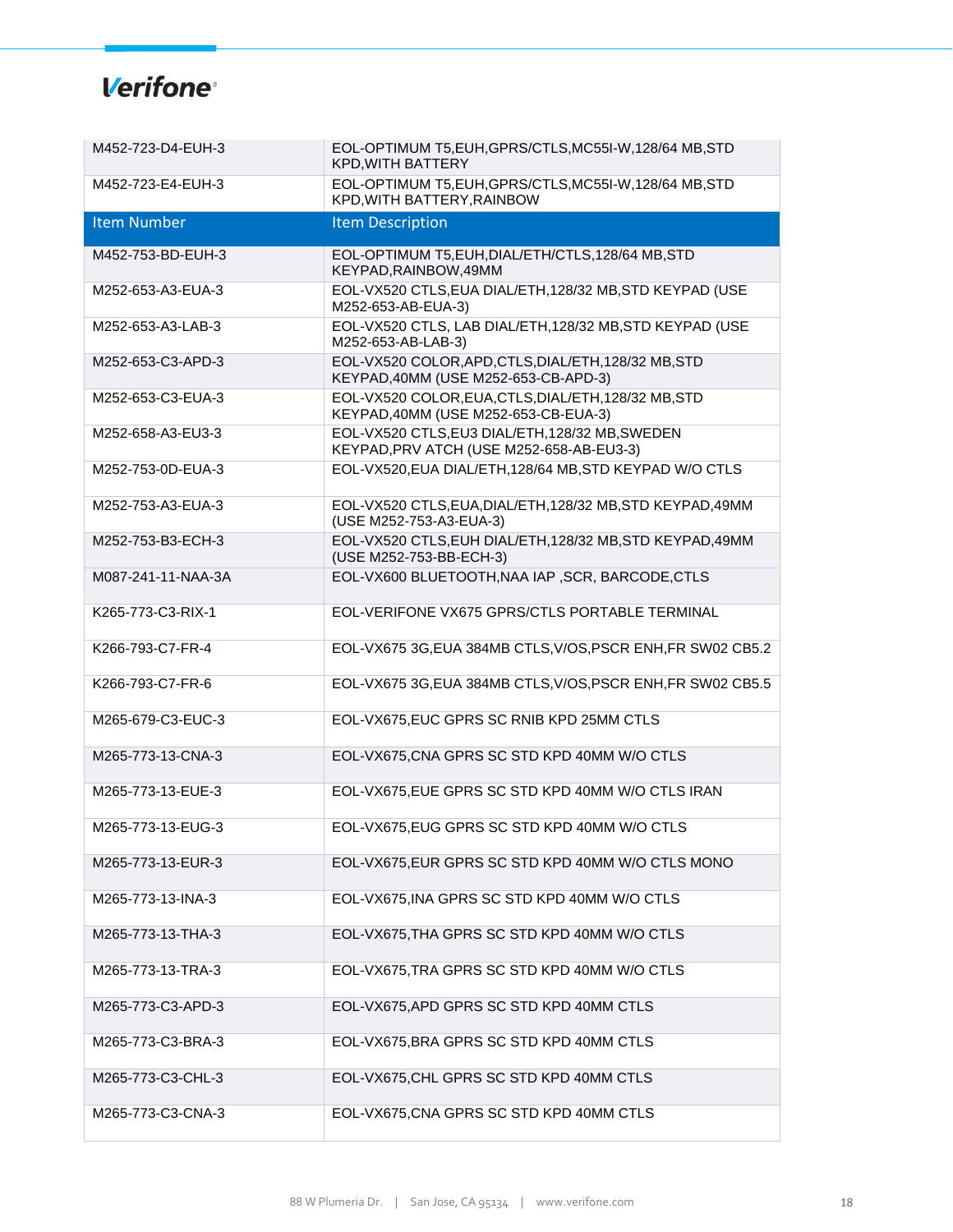| M265-773-C3-EUE-3  | EOL-VX675, EUE GPRS SC STD KPD 40MM CTLS IRAN          |
|--------------------|--------------------------------------------------------|
| M265-773-C3-EUR-3  | EOL-VX675, EUR GPRS SC STD KPD 40MM CTLS MONO          |
| <b>Item Number</b> | <b>Item Description</b>                                |
| M265-773-C3-LAB-3  | EOL-VX675, LAB GPRS SC STD KPD 40MM CTLS               |
| M265-773-C3-LAD-3  | EOL-VX675, LAD GPRS SC STD KPD 40MM CTLS               |
| M265-773-C3-TRA-3  | EOL-VX675, TRA GPRS SC STD KPD 40MM CTLS               |
| M265-773-C3-TRB-3  | EOL-VX675 ECR, TRB GPRS SC STD KPD 40MM CTLS           |
| M265-773-C3-TRD-3  | EOL-VX675 ECR, TRD GPRS SC STD KPD 40MM CTLS           |
| M265-775-C3-EUG-3  | EOL-VX675, EUG GPRS SC ARABIC KPD 40MM CTLS            |
| M265-783-C6-CHL-3  | EOL-VX675, CHL WIFI/BT SC STD KPD 40MM CTLS            |
| M265-783-C6-EUE-3  | EOL-VX675, EUE WIFI/BT SC STD KPD 40MM CTLS IRAN       |
| M265-783-C6-EUG-3  | EOL-VX675, EUG WIFI/BT SC STD KPD 40MM CTLS            |
| M265-783-C6-LAD-3  | EOL-VX675, LAD WIFI/BT SC STD KPD 40MM CTLS            |
| M265-783-C6-USA-3  | EOL-VX675, USA WIFI/BT SC STD KPD 40MM CTLS            |
| M265-783-F6-ETD-3  | EOL-VX675, ETD WIFI/BT SC STD KPD 40MM CTLS, ATEX, FNB |
| M265-783-F6-INA-3  | EOL-VX675, INA WIFI/BT SC STD KPD 40MM CTLS, ATEX      |
| M265-783-F6-LAB-3  | EOL-VX675, LAB WIFI/BT SC STD KPD 40MM CTLS, ATEX      |
| M265-783-F6-LAD-3  | EOL-VX675, LAD WIFI/BT SC STD KPD 40MM CTLS, ATEX      |
| M265-783-F6-THA-3  | EOL-VX675, THA WIFI/BT SC STD KPD 40MM CTLS, ATEX      |
| M265-793-C6-APJ-3  | EOL-VX675, APJ 3G SC STD KPD 40MM CTLS                 |
| M265-793-C6-CAA-3  | EOL-VX675 3G, CAA SC STD KPD 40MM CTLS                 |
| M265-793-C6-ETD-3  | EOL-VX675 3G, ETD SC STD KPD 40MM CTLS FNB             |
| M265-793-C6-EU1-3  | EOL-VX675 EU1,3G SC STD KPD 40MM CTLS MANDIRI          |
| M265-793-C6-EU4-3  | EOL-VX675 3G, EU4 SC STD KPD 40MM CTLS                 |
| M265-793-C6-EUD-3  | EOL-VX675 3G, EUD SC STD KPD 40MM CTLS                 |
| M265-793-C6-EUE-3  | EOL-VX675 3G, EUE SC STD KPD 40MM CTLS, IRAN           |
| M265-793-C6-TWA-3  | EOL-VX675 3G, TWA SC STD KPD 40MM CTLS                 |
| M265-793-F6-ECD-3  | EOL-VX675 3G, ECD SC STD KPD 40MM CTLS, ATEX           |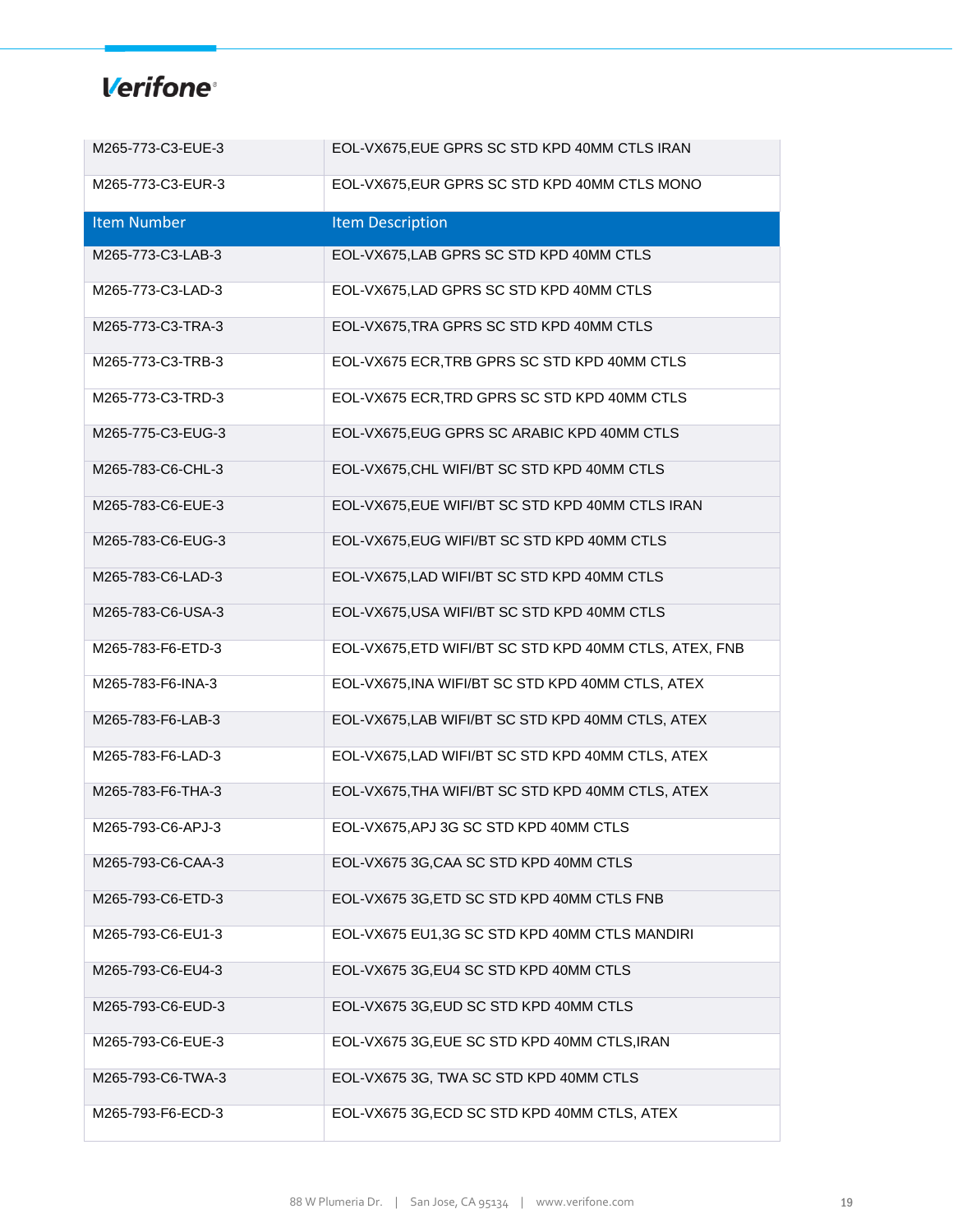| M265-793-F6-ESD-3      | EOL-VX675 3G, ESD SC STD KPD 40MM CTLS, ATEX                                                 |
|------------------------|----------------------------------------------------------------------------------------------|
| M265-793-F6-EUD-3      | EOL-VX675 3G, EUD SC STD KPD 40MM CTLS, ATEX                                                 |
| <b>Item Number</b>     | <b>Item Description</b>                                                                      |
| M265-793-F6-LAD-3      | EOL-VX675 3G, LAD SC STD KPD 40MM CTLS, ATEX                                                 |
| M265-793-F6-THA-3      | EOL-VX675 3G, THA SC STD KPD 40MM CTLS, ATEX                                                 |
| M265-793-F7-INA-3      | EOL-VX675 3G, INA SC STD KPD 384MB 40MM CTLS, ATEX                                           |
| M265-795-C6-EUG-3      | EOL-VX675 3G, EUG SC STD KPD 40MM CTLS                                                       |
| M266-773-C7-EUF-3      | EOL-VX675, EUF GPRS 128MB DDR 256MB NAND SC STD KPD<br>40MM CTLS, V/OS                       |
| M266-77A-C3-EUF-3      | EOL-VX675, EUF GPRS 64MB DDR 128M NAND SC STD SIBS<br>KEYPAD 40MM CTLS, V/OS                 |
| M266-783-C6-EUF-3      | EOL-VX675 WIFI/BT, EUF 64MB DDR 128M NAND SC STD KPD<br>40MM CTLS, V/OS                      |
| M366-773-C3-EUD-3      | EOL-VX675, EUD GPRS SC STD KPD 40MM CTLS, MAGIC, V/OS                                        |
| M366-773-C7-EAD-3      | EOL-VX675, EAD GPRS 128MB DDR 256MB NAND SC STD KPD<br>40MM CTLS, MAGIC, V/OS                |
| M366-773-C7-EUD-3      | EOL-VX675, EUD GPRS 128MB DDR 256MB NAND SC STD KPD<br>40MM CTLS, MAGIC, V/OS                |
| M366-773-F7-EUD-3      | EOL-VX675, EUD GPRS128MB DDR 256MB NAND SC STD KPD<br>40MM CTLS, MAGIC, V/OS, ATEX           |
| M366-783-C6-EUD-3      | EOL-VX675 WIFI/BT, EUD 64MB DDR 128M NAND SC STD KPD<br>40MM CTLS, MAGIC, V/OS               |
| M366-783-C7-EUD-3      | EOL-VX675 WIFI/BT, EUD 128MB DDR 256MB NAND SC STD KPD<br>40MM CTLS, MAGIC, V/OS             |
| M366-783-F6-EUD-3      | EOL-VX675, EUD WIFI/BT, 64MB DDR 128M NAND SC STD KPD<br>40MM CTLS, MAGIC, V/OS, ATEX        |
| M366-783-F7-EUD-3      | EOL-VX675 WIFI/BT, EUD 128MB DDR 256MB NAND SC STD KPD<br>40MM CTLS, MAGIC, V/OS, ATEX       |
| M366-793-C6-EUD-3      | EOL-VX675 3G,EUD 64MB DDR 128M NAND SC STD KPD 40MM<br>CTLS, MAGIC, V/OS                     |
| M366-793-C7-EUD-3      | EOL-VX675 3G, EUD 128MB DDR 256MB NAND SC STD KPD 40MM<br>CTLS, MAGIC, V/OS                  |
| M465-773-C3-EUH-3      | EOL-VX675, EUH GPRS SC STD KPD 40MM CTLS, OPTIMUM                                            |
| K266-793-C7-FR-3       | EOL-VX675, FR 3G, 384MB SC STD KPD 40MM CTLS, V/OS PACK<br>SW02 STD FR CB5.2                 |
| K266-793-C7-FR-5       | EOL-VX675 3G, EUF 384MB CTLS, V/OS, PSCR ENH, FR SW02 CB5.5                                  |
| M266-793-C7-EUF-3      | EOL-VX675 3G, EUF 128MB DDR 256MB NAND SC STD KPD 40MM<br>CTLS, V/OS (USE M266-793-C7-EUA-3) |
| K268-723-C4-RIX-1      | EOL-VERIFONE VX680 GPRS/CTLS PORTABLE TERMINAL                                               |
| K268-723-C6-FRA-3      | EOL-VX680, STD GPRS SD 192M SC STD KPD CTLS, WITH TOTAL<br><b>SW</b>                         |
| K268-727-C4-FRA-3      | EOL-VX680, GER GPRS 192M SC EBS KPD CTLS PRV ATCH,<br><b>WITH TOTAL SW</b>                   |
| K268-729-C4-EUC-3-UKOC | EOL-VX680, EUC GPRS MC55I-W 192M SC RNIB KEYPAD CTLS<br><b>PCI3.0</b>                        |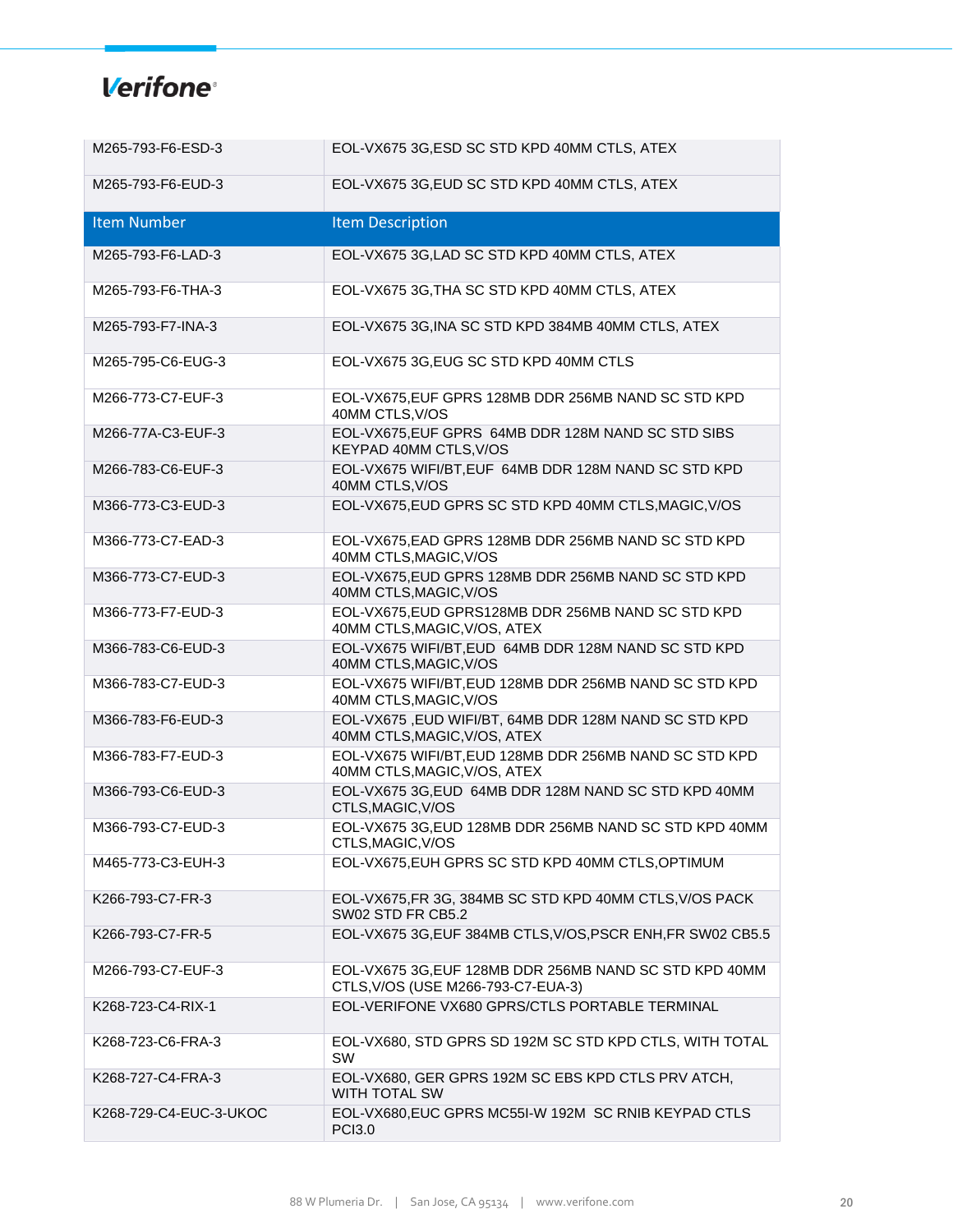| K268-783-C4-FRA-3      | EOL-VX680, POL WIFI/BT TERMINAL LOADED WITH TOTAL<br><b>SPECIFIC SOFTWARE</b>        |
|------------------------|--------------------------------------------------------------------------------------|
| K268-783-C4-RIX-1      | EOL-VERIFONE VX680 WIFI/CTLS PORTABLE TERMINAL                                       |
| <b>Item Number</b>     | <b>Item Description</b>                                                              |
| K268-783-C6-FRA-3      | EOL-VX680, STD WIFI/BT TERMINAL LOADED WITH TOTAL<br><b>SPECIFIC SOFTWARE</b>        |
| K268-784-C4-FRA-3      | EOL-VX680, HOL WIFI/BT TERMINAL LOADED WITH TOTAL<br><b>SPECIFIC SOFTWARE</b>        |
| K268-787-C4-FRA-3      | EOL-VX680, ZKA WIFI/BT TERMINAL LOADED WITH TOTAL<br><b>SPECIFIC SOFTWARE</b>        |
| K268-788-C4-NOR-1      | EOL-VERIFONE VX680 WIFI TERMINAL                                                     |
| K268-789-C4-EUC-3-UKOC | EOL-VX680, EUC WIFI/BT 192M SC RNIB KEYPAD CTLS PCI3.0                               |
| K268-793-C6-FRA-3      | EOL-VX680 3G, EUC 192M SC STD KEYPAD CTLS, WITH TOTAL<br><b>SW</b>                   |
| K268-793-C6-RIX-1      | EOL-VERIFONE VX680 3G/CTLS PORTABLE TERMINAL                                         |
| M268-722-C4-EUF-3      | EOL-VX680, BEL GPRS MC55I-W 192M SC HOLLAND KPD CTLS<br>PRV LSSE PCI3.0              |
| M268-723-14-CNA-3      | EOL-VX680, CNA GPRS MC55I-W 192M SC STD KEYPAD W/O<br><b>CTLS</b>                    |
| M268-723-14-EUF-3      | EOL-VX680, EUF GPRS MC55I-W 192M SC STD KEYPAD W/O<br>CTLS PCI3.0                    |
| M268-723-14-LAB-3      | EOL-VX680, LAB GPRS MC55I-W 192M SC STD KEYPAD W/O CTLS<br><b>PCI3.0</b>             |
| M268-723-14-LAD-3      | EOL-VX680, LAD GPRS MC55I-W 192M SC STD KEYPAD W/O<br>CTLS PCI3.0                    |
| M268-723-16-INA-3      | EOL-VX680, INA GPRS MC55I-W SD 192M SC STD KEYPAD W/O<br><b>CTLS</b>                 |
| M268-723-C4-AUT-3      | EOL-VX680, GPRS MC55I-W 192M SC STD KEYPAD CTLS PCI3.0<br><b>PAYLIFE</b>             |
| M268-723-C4-EUE-3      | EOL-VX680, EUE GPRS MC55I-W 192M SC STD KEYPAD CTLS<br>PCI3.0, IRAN                  |
| M268-723-C4-EUG-3      | EOL-VX680, EUG GPRS MC55I-W 192M SC STD KEYPAD CTLS<br><b>PCI3.0</b>                 |
| M268-723-C4-TRB-3      | EOL-VX680 ECR, TRB GPRS 192M SC TURKEY KEYPAD CTLS<br>PCI3.0 W/O MULTIPORT BOX       |
| M268-723-C4-TRE-3      | EOL-VX680 ECR, TRE GPRS 192M SC TURKEY KEYPAD CTLS<br>PCI3.0 W/O MULTIPORT BOX EDATA |
| M268-723-C6-CNI-3      | EOL-VX680, CNI GPRS MC55I-W SD 192M SC STD KEYPAD CTLS<br><b>ICBC</b>                |
| M268-723-F4-ETD-3      | EOL-VX680, ETD GPRS MC55I-W 192M SC STD KEYPAD CTLS<br>PCI3.0 ATEX REVD SOC FNB      |
| M268-723-F4-EUF-3      | EOL-VX680, EUF GPRS MC55I-W 192M SC STD KEYPAD CTLS<br>PCI3.0 ATEX                   |
| M268-723-F4-EUG-3      | EOL-VX680, EUG GPRS MC55I-W 192M SC STD KEYPAD CTLS<br>PCI3.0 ATEX                   |
| M268-723-F4-LAD-3      | EOL-VX680, LAD GPRS 192M SC STD KEYPAD CTLS PCI3.0 ATEX                              |
| M268-723-F6-EUA-3      | EOL-VX680, EUA GPRS MC55I-W 192M SC STD KEYPAD CTLS<br>PCI3.0, ATEX                  |
| M268-724-C4-EUF-3      | EOL-VX680, GPRS MC55I-W 192M SC HOLLAND KEYPAD CTLS<br>PRV ATCH PCI3.0               |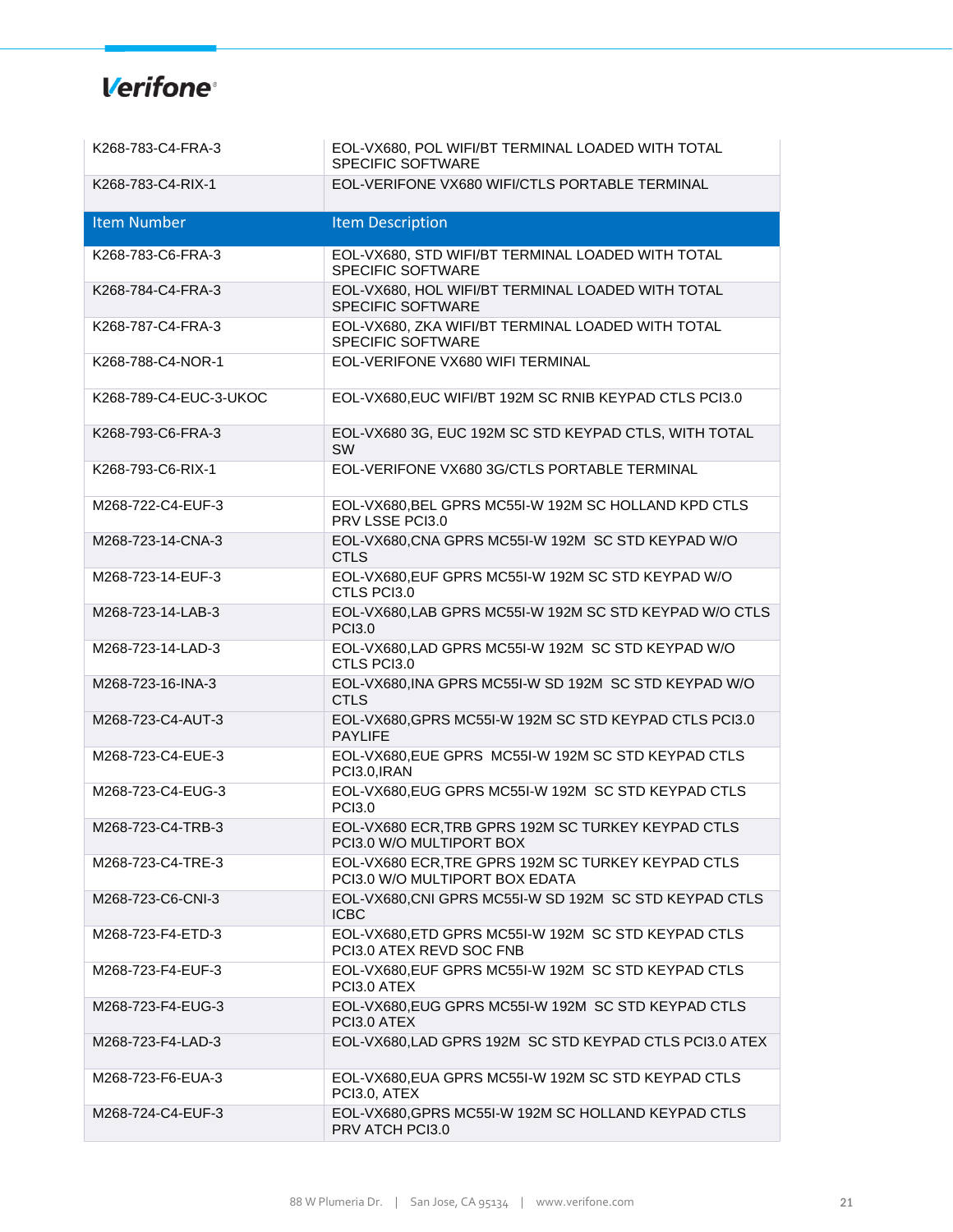| M268-727-C4-EUF-3     | EOL-VX680, GER GPRS MC55I-W 192M SC EBS KPD CTLS PRV<br>ATCH PCI3.               |
|-----------------------|----------------------------------------------------------------------------------|
| M268-729-14-EUC-3     | EOL-VX680, EUC GPRS MC55I-W 192M SC RNIB KEYPAD W/O<br><b>CTLS</b>               |
| <b>Item Number</b>    | <b>Item Description</b>                                                          |
| M268-772-C4-EUF-3     | EOL-VX680, BEL GPRS 192M SC HOLLAND KPD CTLS PRV LSSE<br><b>PCI3.0</b>           |
| M268-773-14-BRA-3     | EOL-VX680, BRA GPRS 192M SC STD KEYPAD W/O CTLS                                  |
| M268-773-14-BRA-3B    | EOL-VX680, BRA GPRS 192M SC STD KEYPAD W/O CTLS PCI3.0<br><b>SECURE</b>          |
| M268-773-14-LAB-3     | EOL-VX680, LAB GPRS 192M SC STD KEYPAD W/O CTLS PCI3.0                           |
| M268-773-C4-BRA-3     | EOL-VX680, BRA GPRS 192M SC STD KEYPAD CTLS PCI3.0                               |
| M268-773-C4-BRA-3B    | EOL-VX680, BRA GPRS 192M SC STD KEYPAD CTLS PCI3.0<br><b>SECURE</b>              |
| M268-773-C4-BRA-3-GRU | EOL-TERMINAL DE PAG ELETRONICO VX680 192MB GPRS CTLS                             |
| M268-777-C4-EUF-3     | EOL-VX680, GER GPRS 192M SC EBS KPD CTLS PRV ATCH PCI3.                          |
| M268-779-C4-EUC-3     | EOL-VX680, EUC GPRS 192M SC RNIB KEYPAD CTLS PCI3.0                              |
| M268-782-C4-CHA-3     | EOL-VX680, CHA WIFI/BT 192M SC HOLLAND KEYPAD CTLS PRV<br>LSSE PCI3.0            |
| M268-783-14-BRA-3     | EOL-VX680, BRA WIFI/BT 192M SC STD KEYPAD W/O CTLS PCI3.0                        |
| M268-783-14-LAB-3     | EOL-VX680, LAB WIFI/BT 192M SC STD KEYPAD W/O CTLS                               |
| M268-783-16-EUF-3     | EOL-VX680, EUF, WIFI/BT SD 192M SC STD KEYPAD PCI3.0                             |
| M268-783-64-INA-3     | EOL-VX680, INA WIFI/BT 192M SC STD KEYPAD W/O CTLS PCI3.0<br><b>ATEX</b>         |
| M268-783-64-LAB-3     | EOL-VX680.LAB WIFI/BT 192M SC STD KEYPAD W/O CTLS PCI3.0<br><b>ATEX</b>          |
| M268-783-C4-BRA-3     | EOL-VX680, BRA WIFI/BT 192M SC STD KEYPAD CTLS PCI3.0                            |
| M268-783-C4-CAA-3     | EOL-VX680, WIFI/BT 192M SC STD KEYPAD CTLS PCI3.0                                |
| M268-783-C4-CNA-3     | EOL-VX680, CNA WIFI/BT 192M SC STD KEYPAD CTLS PCI3.0                            |
| M268-783-C4-CNI-3     | EOL-VX680, CNI WIFI/BT 192M SC STD KEYPAD CTLS PCI3.0 ICBC                       |
| M268-783-C4-EUG-3     | EOL-VX680, EUG, WIFI/BT 192M SC STD KEYPAD CTLS PCI3.0                           |
| M268-783-C4-KR1-3     | EOL-VX680, KR1, WIFI/BT 192M SC STD KEYPAD CTLS PCI3.0                           |
| M268-783-C4-LAB-3-GRU | EOL-TERMINAL VX680, 192MB DE MEMORIA, WIFI, LEITOR DE<br>SMART CARD, LEITOR CTLS |
| M268-783-C4-LAD-3     | EOL-VX680, LAD WIFI/BT 192M SC STD KEYPAD CTLS PCI3.0                            |
| M268-783-F4-APJ-3     | EOL-VX680, APJ WIFI/BT 192M SC STD KEYPAD CTLS PCI3.0<br><b>ATEX</b>             |
| M268-783-F4-EUG-3     | EOL-VX680, EUG WIFI/BT 192M SC STD KEYPAD CTLS PCI3.0<br><b>ATEX</b>             |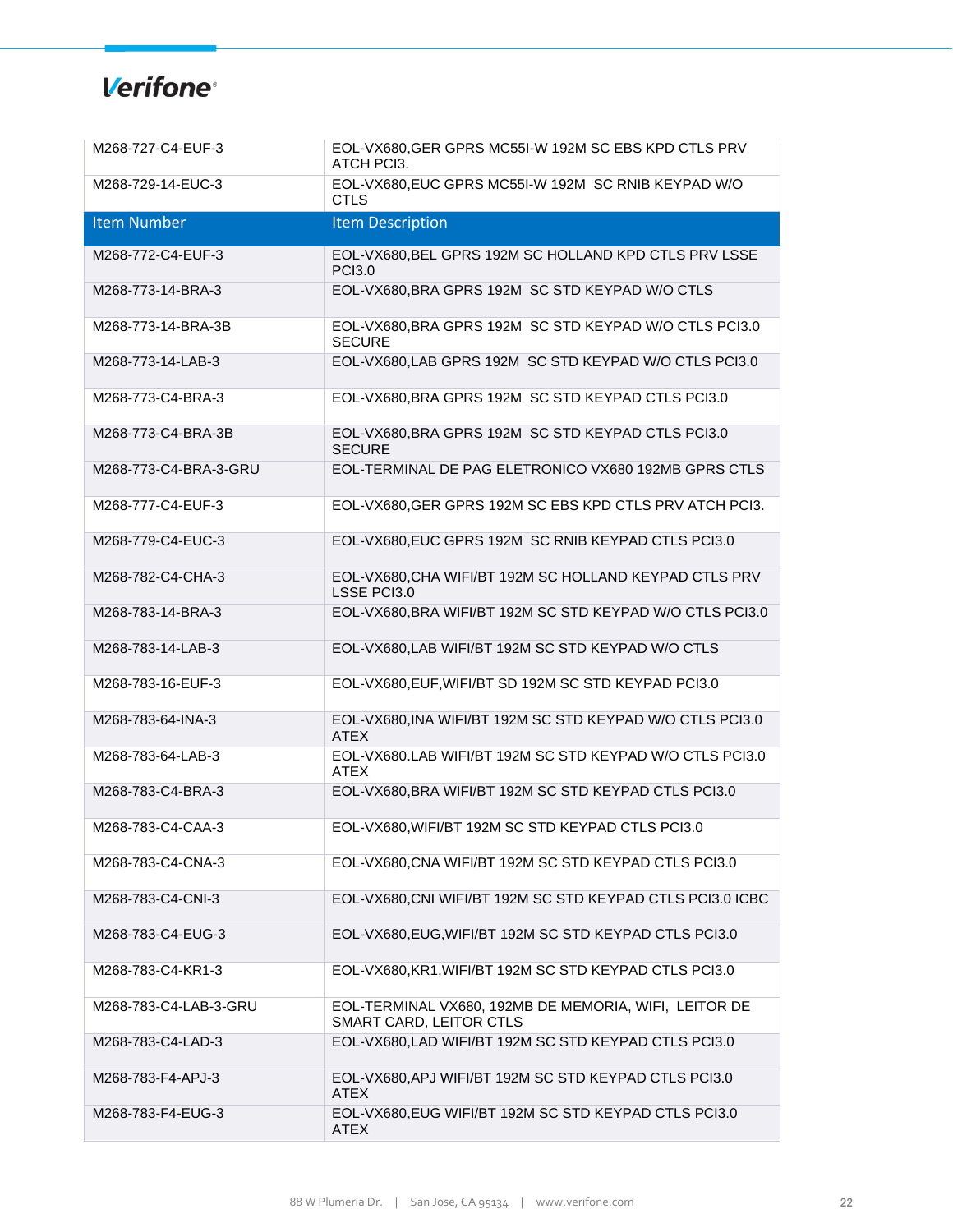| M268-783-F4-LAD-3      | EOL-VX680, LAD WIFI/BT 192M SC STD KEYPAD CTLS PCI3.0<br><b>ATEX</b>    |
|------------------------|-------------------------------------------------------------------------|
| M268-786-C4-CAA-3      | EOL-VX680, WIFI/BT 192M SC CANADA KEYPAD CTLS PCI3.0                    |
| <b>Item Number</b>     | <b>Item Description</b>                                                 |
| M268-789-14-EUC-3      | EOL-VX680, EUC WIFI/BT 192M SC RNIB KEYPAD W/O CTLS<br><b>PCI3.0</b>    |
| M268-789-64-EUC-3      | EOL-VX680, EUC WIFI/BT 192M SC RNIB KEYPAD W/O CTLS<br>PCI3.0 ATEX      |
| M268-789-F4-EUC-3      | EOL-VX680, EUC WIFI/BT 192M SC RNIB KEYPAD CTLS PCI3.0<br>ATEX          |
| M268-793-C6-DMO-3      | EOL-VX680 3G , DMO 192M SC STD KEYPAD CTLS                              |
| M268-793-C6-EUC-3      | EOL-VX680 3G, EUC 192M SC STD KEYPAD CTLS                               |
| M268-793-C6-LAA-3      | EOL-VX680 3G, LAA 192M SC STD KEYPAD CTLS                               |
| M268-793-C6-LAD-3      | EOL-VX680 3G, LAD 192M SC STD KEYPAD CTLS                               |
| M268-793-C6-PWC-3      | EOL-VX680 3G, PWC 192M SC STD KEYPAD CTLS, VX DIRECT<br><b>WIRELESS</b> |
| M268-793-C6-USD-3      | EOL-VX680 3G, USD 192M SC STD KEYPAD CTLS APRIVA                        |
| M268-793-F4-EUD-3      | EOL-VX680 3G, EUD 192M SC STD KEYPAD CTLS W/O SD ATEX                   |
| M268-793-F4-EUF-3      | EOL-VX680 3G, EUF 192M SC STD KEYPAD CTLS W/O SD ATEX                   |
| M268-723-C6-CNA-3      | EOL-VX680, CNA GPRS MC55I-W SD 192M SC STD KEYPAD CTLS                  |
| M268-773-14-LAA-3      | EOL-VX680, LAA GPRS 192M SC STD KEYPAD W/O CTLS PCI 3.0                 |
| M268-773-F4-LAB-3      | EOL-VX680, LAB GPRS 192M SC STD KEYPAD CTLS PCI3.0 ATEX                 |
| M268-77A-C6-EUF-3      | EOL-VX680, GPRS SD 192M SC PORTUGAL KEYPAD CTLS PCI3.0                  |
| M262-773-C4-BRA-3      | EOL-VX685, BRA GPRS SC STD KPD 40MM CTLS W/O<br>PERIPHERAL              |
| M262-773-C4-BRA-3B     | EOL-VX685, BRA GPRS SC STD KPD 40MM CTLS W/O<br>PERIPHERAL              |
| M262-773-C4-BRA-3B-GRU | EOL-TERMINAL DE PAG ELETRONICO VX685 GPRS CTLS                          |
| M262-773-C4-BRA-3C-GRU | EOL-TERMINAL DE PAG ELETRONICO VX685 GPRS CTLS                          |
| M262-773-C4-BRA-3D     | EOL-VX685, BRA GPRS SC STD KPD 40MM CTLS W/O<br>PERIPHERAL              |
| M262-773-G4-BRA-3      | EOL-VX685, BRA GPRS SC STD KPD 40MM CTLS W/O<br>PERIPHERAL, CIELO       |
| M262-773-G4-BRA-3B     | EOL-VX685, BRA GPRS SC STD KPD 40MM CTLS W/O<br>PERIPHERAL, CIELO       |
| M262-773-G4-BRA-3B-GRU | EOL-TERMINAL DE PAG ELETRONICO VX685 GPRS CTLS CIELO                    |
| M262-773-G4-BRA-3C-GRU | EOL-TERMINAL DE PAG ELETRONICO VX685 GPRS CTLS CIELO                    |
| M262-773-G4-BRA-3D     | EOL-VX685, BRA GPRS SC STD KPD 40MM CTLS W/O<br>PERIPHERAL, CIELO       |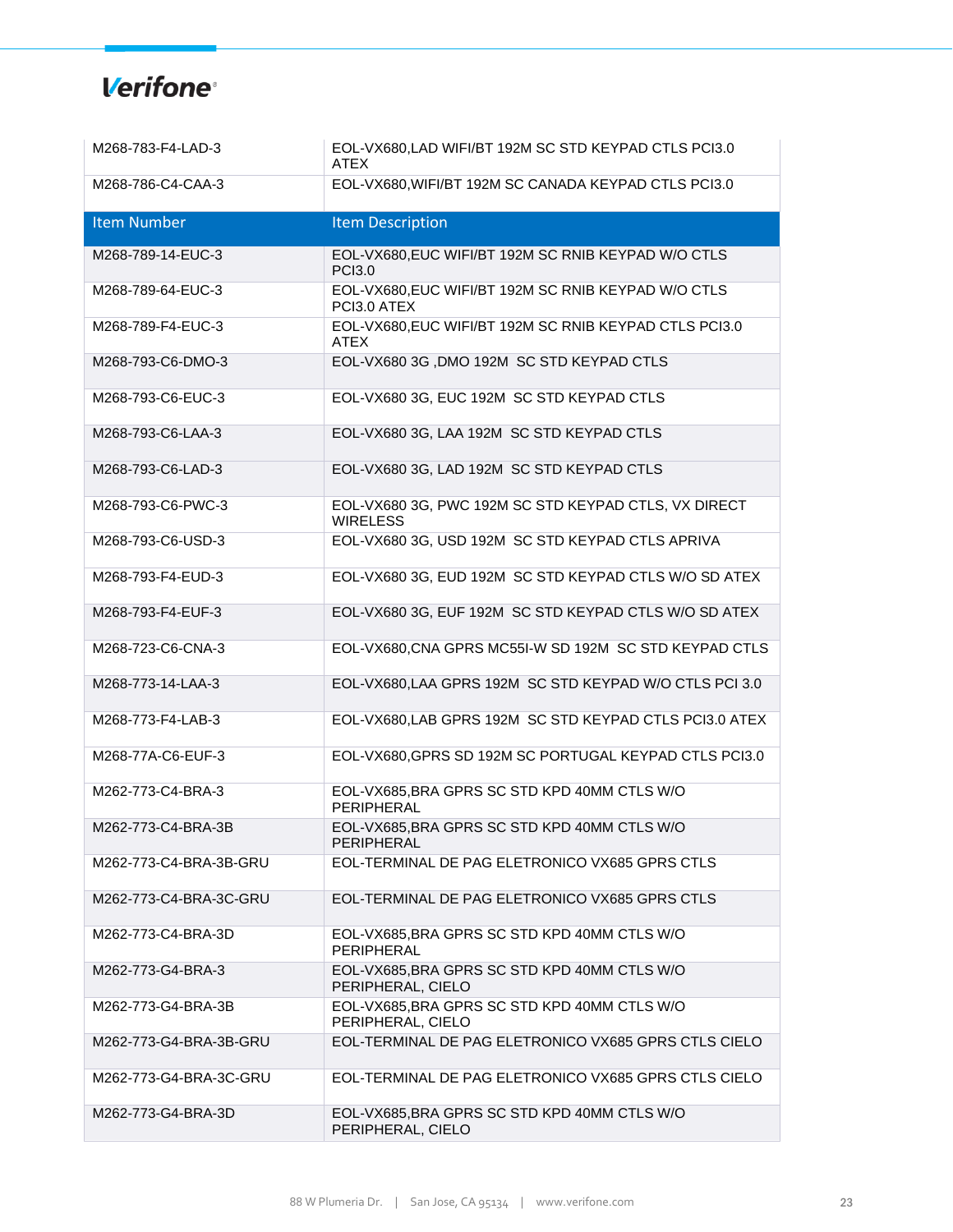| M262-773-G4-BRA-3D-GRU | EOL-TERMINAL DE PAG ELETRONICO VX685 GPRS CTLS CIELO                                    |
|------------------------|-----------------------------------------------------------------------------------------|
| M262-773-G4-BRA-3-GRU  | EOL-TERMINAL DE PAG ELETRONICO VX685 GPRS CTLS                                          |
| <b>Item Number</b>     | <b>Item Description</b>                                                                 |
| M262-773-R4-BRA-3      | EOL-VX685, BRA GPRS SC STD KPD 40MM CTLS W/O<br>PERIPHERAL, REDE                        |
| M262-773-R4-BRA-3B     | EOL-VX685, BRA GPRS SC STD KPD 40MM CTLS W/O<br>PERIPHERAL, REDE                        |
| M262-773-R4-BRA-3B-GRU | EOL-TERMINAL DE PAG ELETRONICO VX685 GPRS CTLS REDE                                     |
| M262-773-R4-BRA-3C     | EOL-VX685, BRA GPRS SC STD KPD 40MM CTLS W/O<br>PERIPHERAL, REDE                        |
| M262-773-R4-BRA-3C-GRU | EOL-TERMINAL DE PAG ELETRONICO VX685 GPRS CTLS REDE                                     |
| M262-773-R4-BRA-3D     | EOL-VX685, BRA GPRS SC STD KPD 40MM CTLS W/O<br>PERIPHERAL, REDE                        |
| M262-773-R4-BRA-3D-GRU | EOL-TERMINAL DE PAG ELETRONICO VX685 GPRS CTLS REDE                                     |
| M262-773-R4-BRA-3-GRU  | EOL-TERMINAL DE PAG ELETRONICO VX685 GPRS CTLS                                          |
| K260-758-C6-EUF-3B-ICB | EOL-BORGUN VX690 TERMINAL                                                               |
| K260-758-C6-EUF-3B-ICE | EOL-VERIFONE VX690 TERMINAL                                                             |
| M260-753-C6-BRA-3D     | EOL-VX690 3G/BT/WIFI, BRA 192M SC STD KPD 40MM CTLS<br>PCI3.0 WITH PERIPHERAL (D)       |
| M260-753-C6-BRC-3D     | EOL-VX690 3G/BT/WIFI, BRC 192M SC STD KPD 40MM CTLS<br>PCI3.0 WITH PERIPHERAL (D)       |
| M260-753-C6-BRC-3D-GRU | EOL-TERMINAL DE PAG ELETRONICO VX690 3GWF/BT CTLS<br><b>CIELO</b>                       |
| M260-753-C6-BRG-3D     | EOL-VX690 3G/BT/WIFI, BRG 192M SC STD KPD 40MM CTLS<br>PCI3.0 WITH PERIPHERAL (D)       |
| M260-753-C6-BRG-3D-GRU | EOL-TERMINAL DE PAG ELETRONICO VX690 3GWF/BT CTLS<br><b>GETNET</b>                      |
| M260-753-C6-CAA-3B     | EOL-VX690 3G/BT/WIFI, CAA 192M SC STD KPD 40MM CTLS<br>PCI3.0 WITH PERIPHERAL (B)       |
| M260-753-C6-EUA-3B     | EOL-VX690 3G/BT/WIFI, EUA 192M SC STD KPD 40MM CTLS<br>PCI3.0 WITH PERIPHERAL(B)        |
| M260-753-C6-LAD-3B     | EOL-VX690 3G/BT/WIFI,LAD 192M SC STD KPD 40MM CTLS<br>PCI3.0 WITH PERIPHERAL (B)        |
| M260-753-C6-THA-3B     | EOL-VX690 3G/BT/WIFI, THA 192M SC STD KPD 40MM CTLS<br>PCI3.0 WITH PERIPHERAL (B)       |
| M260-753-C7-AP1-3B     | EOL-VX690 3G/BT/WIFI, AP1 384MB SC STD KPD 40MM CTLS<br>PCI3.0 WITH PERIPHERAL (B)      |
| M260-753-C7-APD-3B     | EOL-VX690 3G/BT/WIFI, APD 384M SC STD KPD 40MM CTLS<br>PCI3.0 WITH PERIPHERAL (B)       |
| M260-754-C6-EUF-3B     | EOL-VX690 3G/BT/WIFI, EUF 192M SC DUTCH KPD 40MM CTLS<br>PCI3.0 WITH PERIPHERAL/PRV (B) |
| M260-758-C6-EUA-3B     | EOL-VX690 3G/BT/WIFI, EUA 192M SC SWEDEN KPD 40MM CTLS<br>PCI3.0 WITH PERIPHERAL(B)     |
| M280-703-03-WWA-3      | EOL-VX805,160MB SC 3SAM STD KEYPAD                                                      |
| M280-703-0B-LAD-3      | EOL-VX805,160MB SC 3SAM STD KEYPAD                                                      |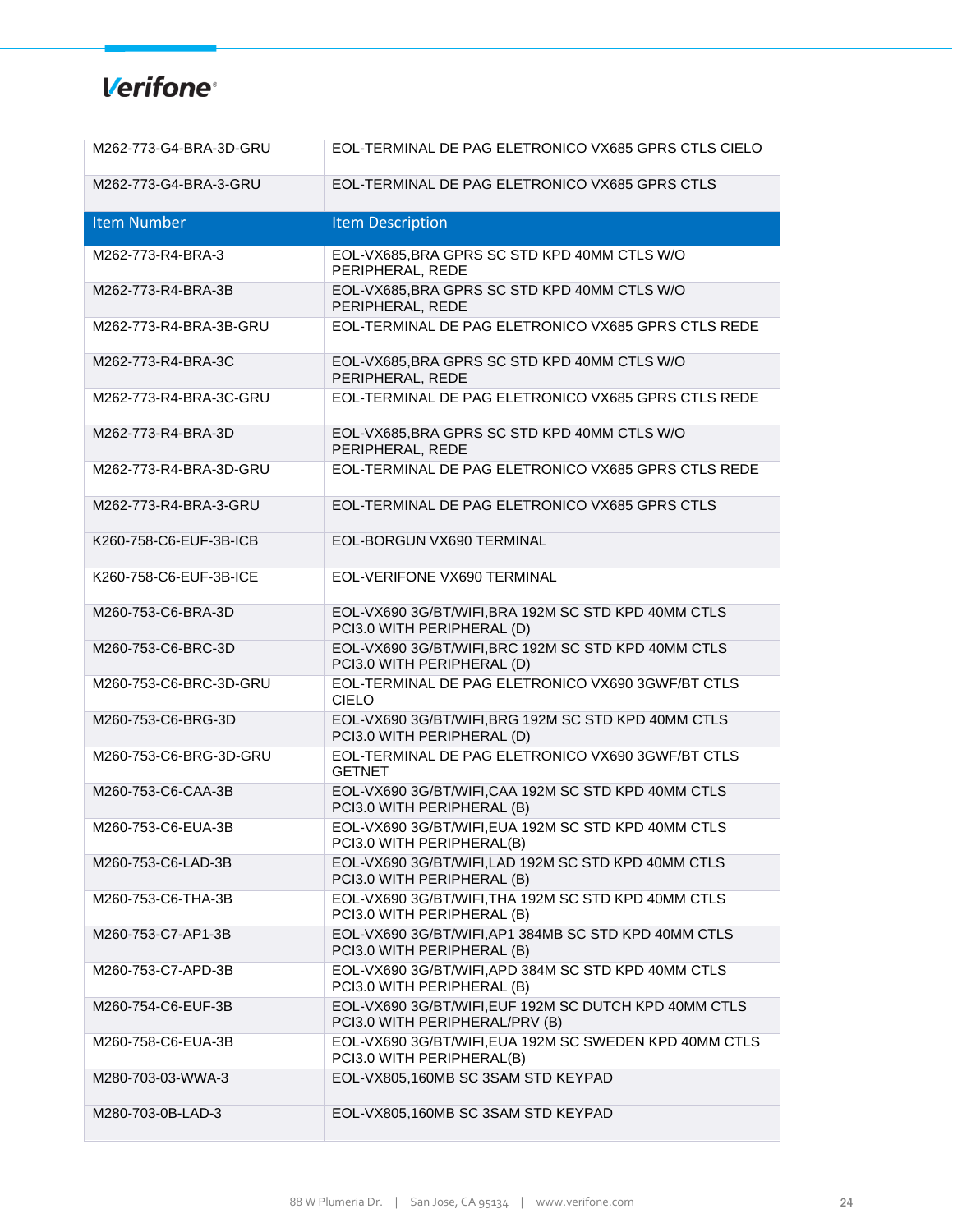| M280-703-0B-WWA-3      | EOL-VX805,160MB SC 3SAM STD KEYPAD                                                          |
|------------------------|---------------------------------------------------------------------------------------------|
| M280-703-A3-GBM-3      | EOL-VX805 CTLS,160MB SC 2SAM STD KEYPAD (GLOBAL BAY)                                        |
| <b>Item Number</b>     | <b>Item Description</b>                                                                     |
| M280-703-A3-NAA-3      | EOL-VX805 CTLS, 160MB SC 2SAM STD KEYPAD                                                    |
| M280-703-A3-WWB-3      | EOL-VX805 CTLS, 160MB SC 2SAM STD KEYPAD + CABLE                                            |
| M280-703-AB-EUE-3      | EOL-VX805 CTLS, 160MB SC 2SAM STD KEYPAD IRAN                                               |
| M280-703-AB-WWB-3      | EOL-VX805 CTLS, 160MB SC 2SAM STD KEYPAD + CABLE                                            |
| M280-703-B3-CNA-3      | EOL-VX805 CTLS, CNA, 160MB SC 2SAM STD KEYPAD                                               |
| M280-703-BB-CNA-3      | EOL-VX805 CTLS, CNA, 160MB SC 2SAM STD KEYPAD                                               |
| M280-703-BB-INA-3      | EOL-VX805 CTLS, IND, RAINBOW, 160MB SC 2SAM STD KEYPAD                                      |
| M280-703-BB-WWA-3      | EOL-VX805 CTLS, RAINBOW, 160MB SC 2SAM STD KEYPAD                                           |
| M280-706-A3-NAA-3      | EOL-VX805 CTLS, 160MB SC 2SAM CANADA KEYPAD (USE M280-<br>703-A3-NAA-3)                     |
| M280-703-0B-INA-3      | EOL-VX805, IND 160MB SC 3SAM STD KEYPAD                                                     |
| K282-771-CB-EUA-3-UKOC | EOL-VX820 DUET, DIAL/ETH, GBR 160MB CTLS RNIB KEYPAD                                        |
| K282-778-CB-EUF-3-ICB  | EOL-BORGUN VX820 DUET EMV-TERMINAL                                                          |
| K282-778-CB-EUF-3-ICE  | EOL-VERIFONE VX820 DUET EMV-TERMINAL                                                        |
| K282-778-CB-NOR-1      | EOL-VERIFONE VX820 DUET TERMINAL                                                            |
| M282-771-C3-EUA-3      | EOL-VX820 DUET, DIAL/ETH, GBR 160MB CTLS RNIB KEYPAD<br>(USE M282-771-CB-EUA-3)             |
| M282-771-CD-EUA-3      | EOL-VX820 DUET, DIAL/ETH, GBR 192MB CTLS RNIB KEYPAD                                        |
| M282-772-C3-AUS-3      | EOL-VX 820 DUET, AUT DIAL/ETH, 160M CTLS EBS100+COMMA<br><b>KEYPAD ZKA</b>                  |
| M282-772-C3-AUT-3      | EOL-VX 820 DUET, AUT DIAL/ETH, 160M CTLS EBS100+COMMA<br>KEYPAD ZKA (USE M282-772-CB-AUT-3) |
| M282-772-CB-AUT-3      | EOL-VX 820 DUET, AUT DIAL/ETH, 160M CTLS EBS100+COMMA<br><b>KEYPAD ZKA</b>                  |
| M282-773-03-APJ-3      | EOL-VX 820 DUET, DIAL/ETH, 160M W/O CTLS STD KEYPAD                                         |
| M282-773-C3-APB-3      | EOL-VX820 DUET, CHN, DIAL/ETH, 160M CTLS STD KEYPAD (USE<br>M282-773-CB-APB-3)              |
| M282-773-C3-EUD-3      | EOL-VX 820 DUET, DIAL/ETH, 160MB CTLS STD KEYPAD (USE<br>M282-773-CB-EUD-3)                 |
| M282-773-C3-LAB-3      | EOL-VX820 DUET, MCO DIAL/ETH, 160MB CTLS STD KEYPAD                                         |
| M282-773-C3-NAA-3      | EOL-VX820 DUET, DIAL/ETH, 160M CTLS STD KEYPAD                                              |
| M282-773-C5-APD-3      | EOL-VX 820 DUET, DIAL/ETH, 160MB+USD CTLS STD KEYPAD                                        |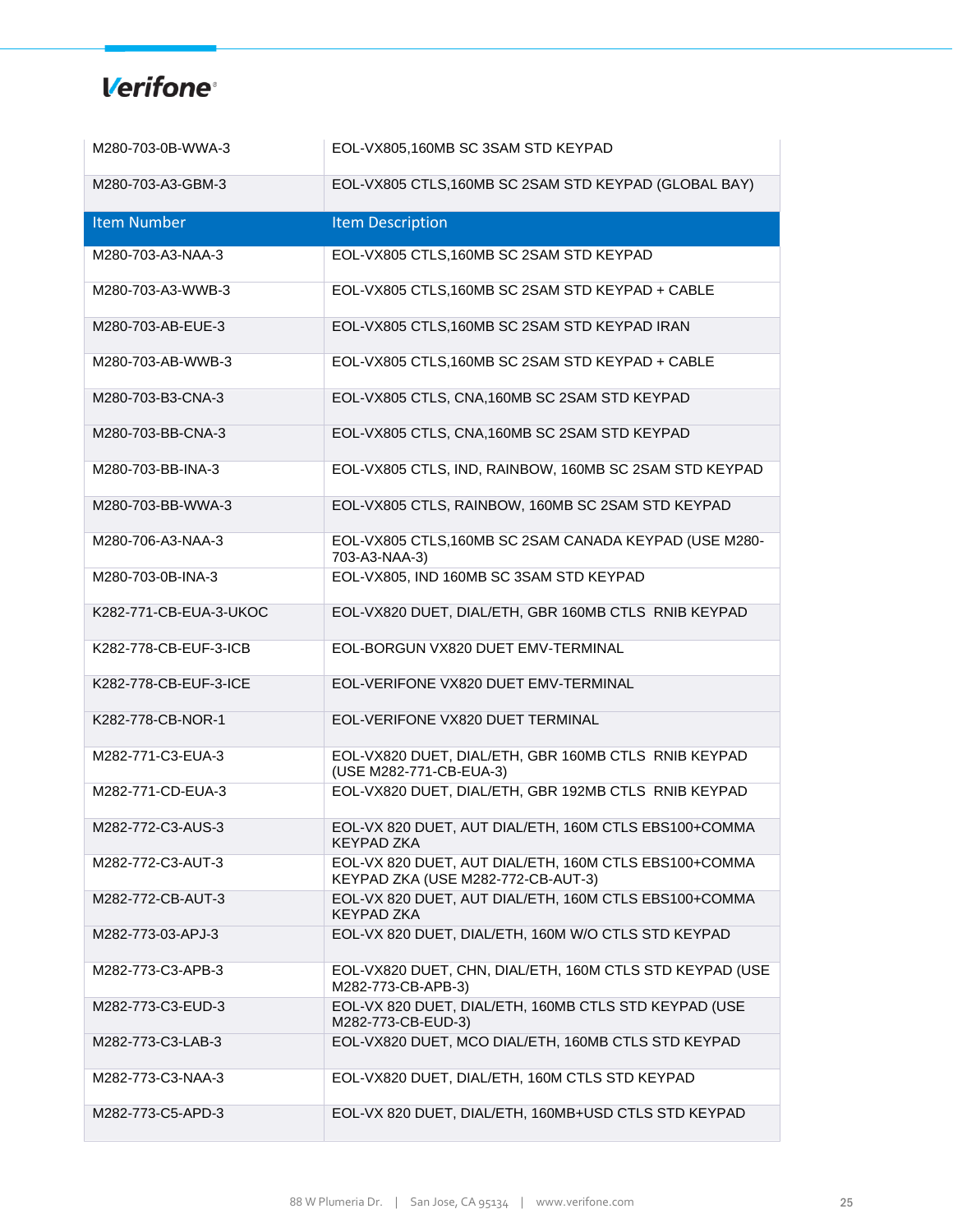| M282-773-C5-EUG-3      | EOL-VX 820 DUET, DIAL/ETH, 160MB+USD CTLS STD KEYPAD<br>(USE M282-773-CC-EUG-3)              |
|------------------------|----------------------------------------------------------------------------------------------|
| M282-773-CB-APB-3      | EOL-VX820 DUET, CHN, DIAL/ETH, 160M CTLS STD KEYPAD                                          |
| <b>Item Number</b>     | <b>Item Description</b>                                                                      |
| M282-773-CB-EUE-3      | EOL-VX820 DUET, DIAL/ETH, 160MB CTLS STD KEYPAD (IRAN)                                       |
| M282-773-CC-APJ-3      | EOL-VX820 DUET, DIAL/ETH, 160MB+USD CTLS STD KEYPAD                                          |
| M282-773-CC-EUG-3      | EOL-VX820 DUET, DIAL/ETH, 160MB+USD CTLS STD KEYPAD                                          |
| M282-773-CD-EUF-3      | EOL-VX820 DUET, DIAL/ETH, 192MB CTLS STD KEYPAD                                              |
| M282-773-CD-NAA-3      | EOL-VX820 DUET, DIAL/ETH, 192MB CTLS STD KEYPAD<br>EMVCO2.2 REV D                            |
| M282-774-CB-EUC-3      | EOL-VX820 DUET, DIAL/ETH, 160MB CTLS HOLLAND KEYPAD                                          |
| M282-776-C3-NAA-3      | EOL-VX 820 DUET, DIAL/ETH, 160M CTLS CANADA KEYPAD                                           |
| M282-777-C3-EUA-3      | EOL-VX 820 DUET, DEU DIAL/ETH, 160M CTLS EBS100 KEYPAD<br>ZKA (USE M282-777-CB-EUA-3)        |
| M282-777-CB-EUA-3      | EOL-VX820 DUET, DEU DIAL/ETH, 160M CTLS EBS100 KEYPAD<br><b>ZKA</b>                          |
| M282-773-C3-EUF-3      | EOL-VX 820 DUET, DIAL/ETH, 160MB CTLS STD KEYPAD (USE<br>M282-773-CB-EUF-3)                  |
| M282-773-C5-APJ-3      | EOL-VX 820 DUET, DIAL/ETH, 160MB+USD CTLS STD KEYPAD<br>(USE M282-773-CC-APJ-3)              |
| K282-701-CB-EUA-3-UKOC | EOL-VX820,160MB SC 3SAM RNIB KEYPAD CTLS                                                     |
| K282-701-CB-EUB-3-UKOC | EOL-VX820,160MB SC 3SAM RNIB KEYPAD CTLS BLACK                                               |
| K282-701-CC-IT-3       | EOL-VX820, MERCURY, 160MB + USD SC 2SAM RNIB KEYPAD<br><b>CTLS</b>                           |
| K282-703-C3-FRA-3.U    | EOL-VX820, USED, TERMINAL LOADED WITH TOTAL SPECIFIC<br>SOFTWARE (USE K282-703-CB-FRA-3)     |
| K282-703-C3-RIX-1      | EOL-VERIFONE VX820 CTLS, READER (USE K282-703-CB-RIX-1)                                      |
| K282-703-CB-RIX-1      | EOL-VERIFONE VX820 CTLS, READER                                                              |
| K282-704-CB-FRA-3      | EOL-VX820, HOL 160MB SC 3SAM HOL KPD CTLS ZKA, WITH<br><b>TOTAL SW</b>                       |
| K282-707-C3-FRA-3.U    | EOL-VX820, USED, ZKA TERMINAL LOADED WITH TOTAL<br>SPECIFIC SOFTWARE (USE K282-707-CB-FRA-3) |
| K282-707-CB-FRA-3      | EOL-VX820, ZKA TERMINAL LOADED WITH TOTAL SPECIFIC<br><b>SOFTWARE</b>                        |
| K282-708-CB-EUC-3-ICB  | EOL-BORGUN VX820 EMV- READER                                                                 |
| K282-708-CB-EUC-3-ICE  | EOL-VERIFONE VX820 EMV- READER                                                               |
| K282-708-CB-FIN-1      | EOL-VERIFONE VX820 EMV-READER                                                                |
| M282-701-C3-EUA-3      | EOL-VX820,160MB SC 3SAM RNIB KEYPAD CTLS (USE M282-701-<br>CB-EUA-3)                         |
| M282-701-C5-R-3        | EOL-VX820,160MB+USD SC 2SAM RNIB KEYPAD CTLS (USE<br>M282-701-CC-R-3)                        |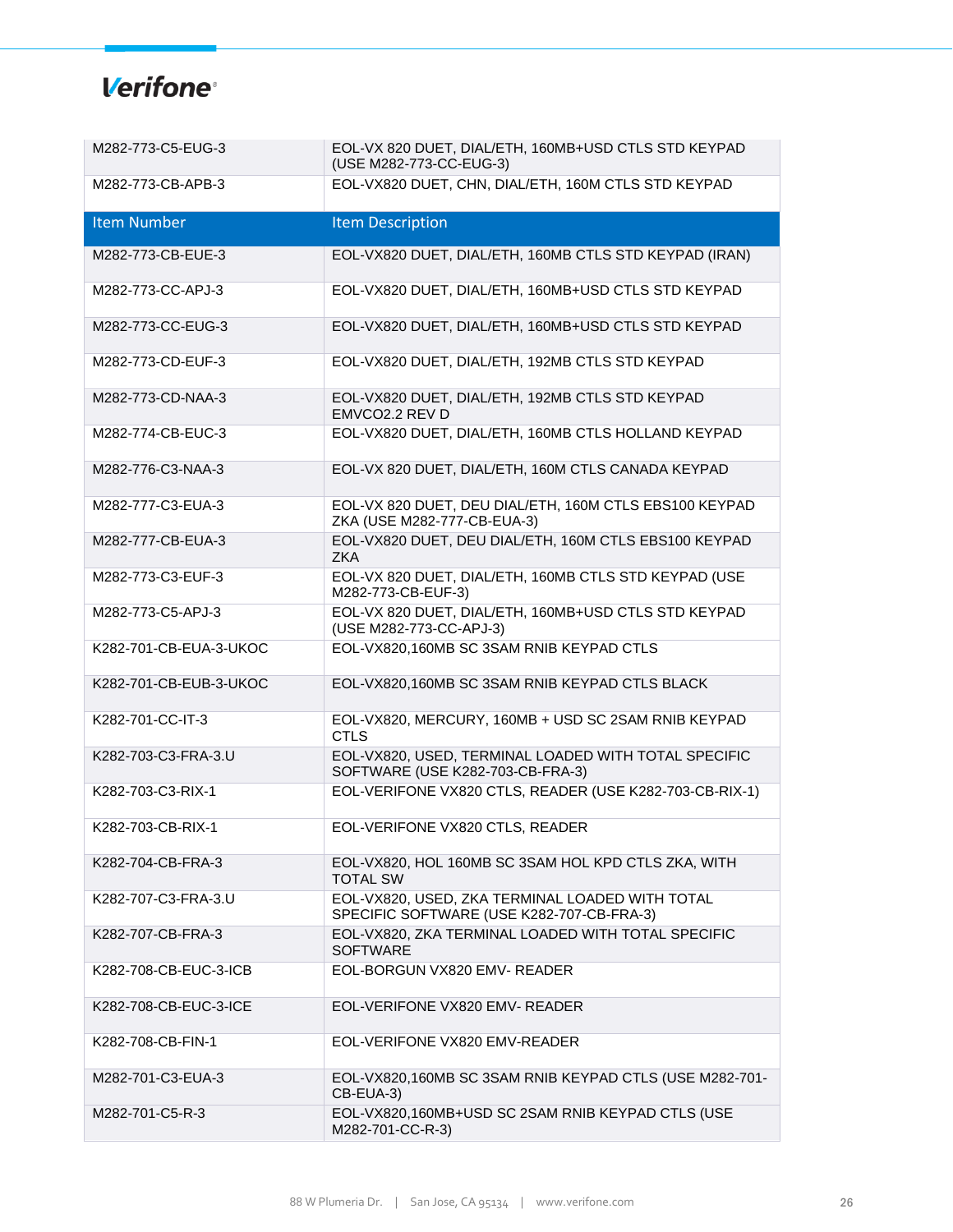| M282-701-CB-WPG-3     | EOL-VX820,160MB SC 3SAM RNIB KEYPAD CTLS, WORLDPAY                             |
|-----------------------|--------------------------------------------------------------------------------|
| M282-701-CD-EUA-3     | EOL-VX820,192MB SC 3SAM RNIB KEYPAD CTLS                                       |
| <b>Item Number</b>    | <b>Item Description</b>                                                        |
| M282-701-CD-EUB-3     | EOL-VX820,192MB SC 3SAM RNIB KEYPAD CTLS BLACK                                 |
| M282-701-CD-WPG-3     | EOL-VX820,192MB SC 3SAM RNIB KEYPAD CTLS, WORLDPAY                             |
| M282-701-UK-R-3       | EOL-VX820,160MB+USD SC 2SAM UK RNIB KEYPAD CTLS                                |
| M282-703-C3-BRA-3     | EOL-VX820, BRA 160MB SC 3SAM STD KEYPAD CTLS (USE M282-<br>703-CB-BRA-3)       |
| M282-703-C3-CNA-3     | EOL-VX820, CHINA 160MB SC 3SAM STD KEYPAD CTLS (USE<br>M282-703-CB-CNA-3)      |
| M282-703-C3-ETD-3     | EOL-VX820, ZAF 160MB SC 3SAM STD KEYPAD (USE M282-703-<br>CB-ETD-3)            |
| M282-703-C3-LAD-3-GRU | EOL-TERMINAL DE PAG ELETRONICO VX820 CTLS PINPAD                               |
| M282-703-C3-NAA-3     | EOL-VX820,160MB SC 3SAM STD KEYPAD CTLS                                        |
| M282-703-C3-R-3       | EOL-VX820,160MB SC 3SAM STD KEYPAD CTLS (USE M282-703-<br>$CB-R-3)$            |
| M282-703-C4-EUA-3.U9  | EOL-REFURBISHED, VX820 192MB SC 3SAM STD KEYPAD CTLS                           |
| M282-703-CB-CNA-3     | EOL-VX820, CHINA 160MB SC 3SAM STD KEYPAD CTLS                                 |
| M282-703-CB-CNI-3     | EOL-VX820, CHINA 160MB SC 3SAM STD KEYPAD CTLS ICBC<br><b>INTERFACE</b>        |
| M282-703-CB-EUE-3     | EOL-VX820,160MB SC 3SAM STD KEYPAD CTLS (IRAN)                                 |
| M282-703-CB-LAD-3     | EOL-VX820,160MB SC 3SAM STD KEYPAD CTLS                                        |
| M282-703-CC-R-3       | EOL-VX820,160MB+USD SC 2SAM STD KEYPAD CTLS                                    |
| M282-703-CH-TWA-3     | EOL-VX820, TWA 320MB SC 3SAM STD KEYPAD CTLS 2XRS232                           |
| M282-704-C3-EUA-3     | EOL-VX820, HOL 160MB SC 3SAM HOL KEYPAD CTLS ZKA (USE<br>M282-704-CB-EUA-3)    |
| M282-704-C3-EUC-3     | EOL-VX820,160MB SC 3SAM HOLLAND KEYPAD CTLS (USE<br>M282-704-CB-EUC-3)         |
| M282-704-CB-EUC-3     | EOL-VX820,160MB SC 3SAM HOLLAND KEYPAD CTLS                                    |
| M282-704-HB-EUC-3     | EOL-VX820,160MB SC 3SAM HOLLAND KEYPAD CTLS<br>EMVCO2.3.1 REVD                 |
| M282-706-C3-NAA-3     | EOL-VX820,160MB SC 3SAM CANADA KEYPAD CTLS                                     |
| M282-707-C3-EUA-3     | EOL-VX820, DEU 160MB SC 3SAM EBS100 KEYPAD CTLS ZKA<br>(USE M282-707-CB-EUA-3) |
| M282-708-C3-EUC-3     | EOL-VX820,160MB SC 3SAM NUMERIC KEYPAD CTLS (M282-708-<br>CB-EUC-3)            |
| M282-70A-CB-EUA-3     | EOL-VX820,160MB SC 3SAM PORTUGAL KEYPAD CTLS                                   |
| M394-703-H4-EUA-3     | EOL-MAGIC R-4, 192MB SC 3SAM STD KEYPAD CTLS                                   |